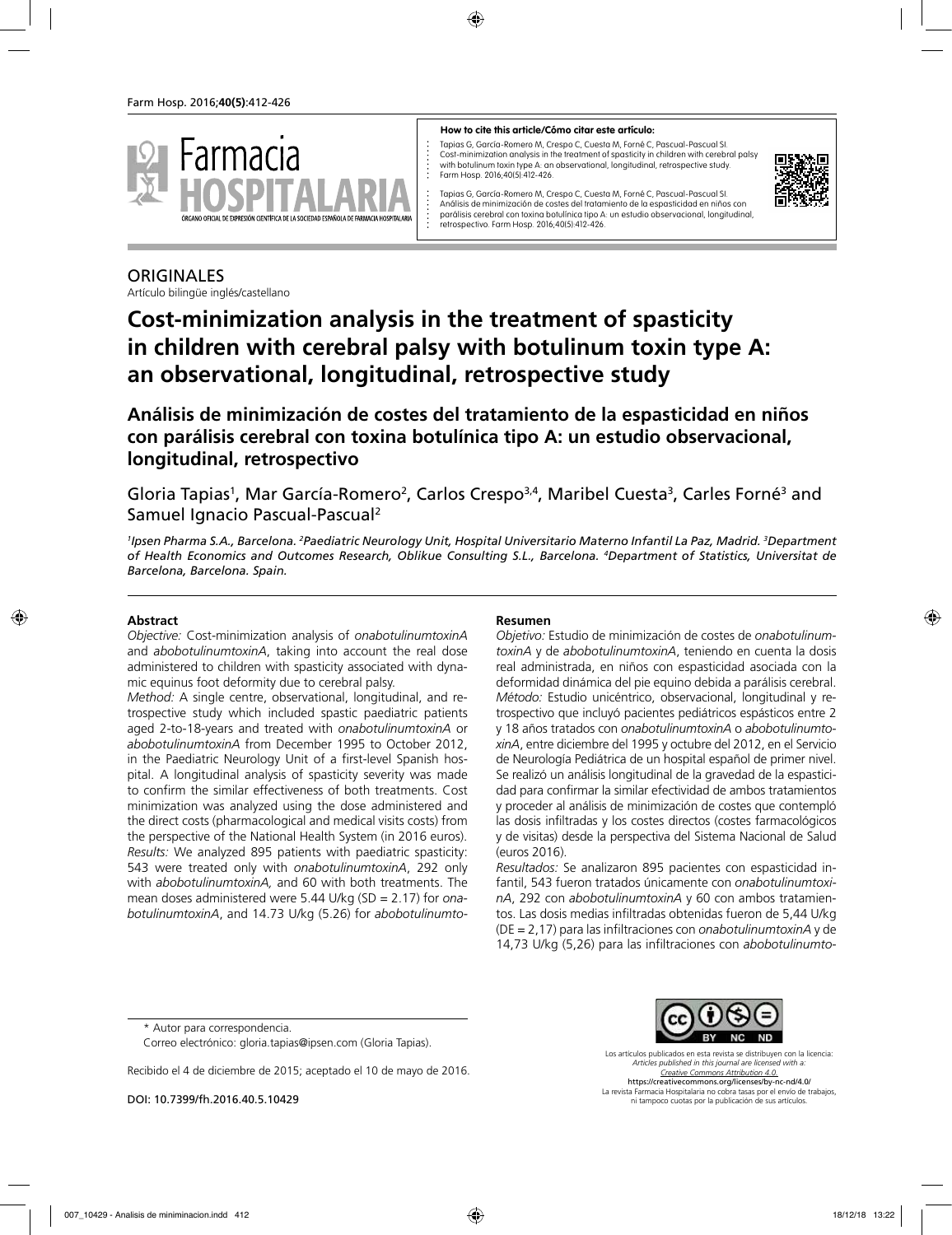*xinA*. The total annual direct cost (pharmacological and medical visits) was € 839.56 for *onabotulinumtoxinA* and € 631.23 for *abobotulinumtoxinA*, which represents a difference of € 208.34 per year in favour of treatment with *abobotulinumtoxinA*.

*Conclusions:* It has been shown that in real clinical practice, the cost per patient and year for treatment of paediatric spasticity was lower when *abobotulinumtoxinA* was used.

#### **KEYWORDS**

Botulinum toxins; Paediatric spasticity; Clinical practice dose; Equinus foot; Spain

Farm Hosp. 2016;**40(5)**:412-426

# **Contribution to scientific literature**

The main contribution of this study is that its outcomes correspond to the treatment of paediatric spasticity with botulinum toxin type A in real clinical practice with Spanish patients.

The treatment of paediatric spasticity with Dysport® represents potential savings in the pharmacological cost per patient, compared with treatment with Botox®.

# **Introduction**

Spasticity is a motor disorder, characterized by a velocity-dependent increase in the tonic stretch reflex, which might cause pain and disability due to the damage or lesion of the central nervous system part which controls voluntary movement<sup>1</sup>. This damage interrupts major signals between the nervous system and the muscles, creating an imbalance which increases muscular activity and/or causes spasms. Spasticity can cause difficulties in movements, posture and balance. It can affect the ability to move one or various limbs or one side of the body. Moreover, sometimes spasticity is so severe that it affects daily activities, sleep patterns, and child care.

The main objective of treatment is an improvement in motor function, pain reduction, and preventing complications, with the primary aim of improving the health-related quality of life of patients<sup>2</sup>.

Alongside motor rehabilitation, botulinum toxin type A (TBA) is considered one of the main treatments of choice for focal spastic and dystonia syndromes, regardless of their causes $2-4$ . Since over a decade ago, TBA has been used in adults and children with neurological conditions that present spasms, muscular hypertonia and/or dystonia.

Clinical trial data have demonstrated that the different pharmacological formulations of TBA present a similar effectiveness and safety profile<sup>5</sup>.

In Spain, three TBA formulations are currently available, with a similar effectiveness and safety profile: Dysport® *abobotulinumtoxinA* (Ipsen Pharma), Botox® *onabotulinumtoxinA* (Allergan) and Xeomin® *incobotulinumtoxinA* (Merz Pharma)6 . Each formulation has *xinA*. El coste directo anual total (farmacológico y visitas) fue de 839,56 € para *onabotulinumtoxinA* y de 631,23 € para *abobotulinumtoxinA*, lo que supone una diferencia de 208,34 € al año a favor del tratamiento con *abobotulinumtoxinA*.

*Conclusiones:* Se ha mostrado que en práctica clínica real el coste por paciente y año del tratamiento de la espasticidad infantil resulta más económico con la utilización de *abobotulinumtoxinA*.

#### **PALABRAS CLAVE**

Toxinas botulínicas; Espasticidad infantil; Dosis práctica clínica; Pie equino; España

Farm Hosp. 2016;**40(5)**:412-426

specific clinical recommendations, based on the scientific information available; and their biochemical profiles are different<sup>7</sup>. Their units are specific for each preparation, and not interchangeable with other botulinum toxin compounds8-10. So far there have been two studies conducted in Spain that analyze the costs of using TBA. However, these assessments were made based on the recommended dose for each indication according to the product specifications<sup>11,12</sup>. However, the real doses used for TBA in clinical practice in Spain are unknown; and therefore, it is impossible to conduct a real quantification of costs of the different treatments marketed for TBA.

The objective of this study was to compare the costs and effectiveness of Botox® and Dysport®, considering the real dose administered to children with spasticity associated with the dynamic equinus foot deformity due to cerebral palsy (Xeomin® was excluded, because it has not been approved for treatment of paediatric spasticity). To that aim, a longitudinal analysis of spasticity severity was conducted, in order to confirm that both treatments had similar effectiveness, and subsequently conduct the cost-minimization analysis.

# **Material and Methods**

### **Design and Study Population**

An observational, longitudinal and retrospective study was conducted in a cohort of 936 patients with paediatric spasticity treated with Botox® or Dysport®, between December, 1995 and October, 2012, at the Paediatric Neurology Unit of a first-level Spanish hospital. From the total number of patients registered, 895 were adequate for assessment according to selection criteria (Figure 1): Spastic patients <18-year-old on treatment with TBA with the principal study variables on record (dates of birth, dates of visits, doses administered and weight).

#### **Muscles analyzed**

The analysis focused on four muscle groups (round pronators, adductors, semitendinous and triceps surae);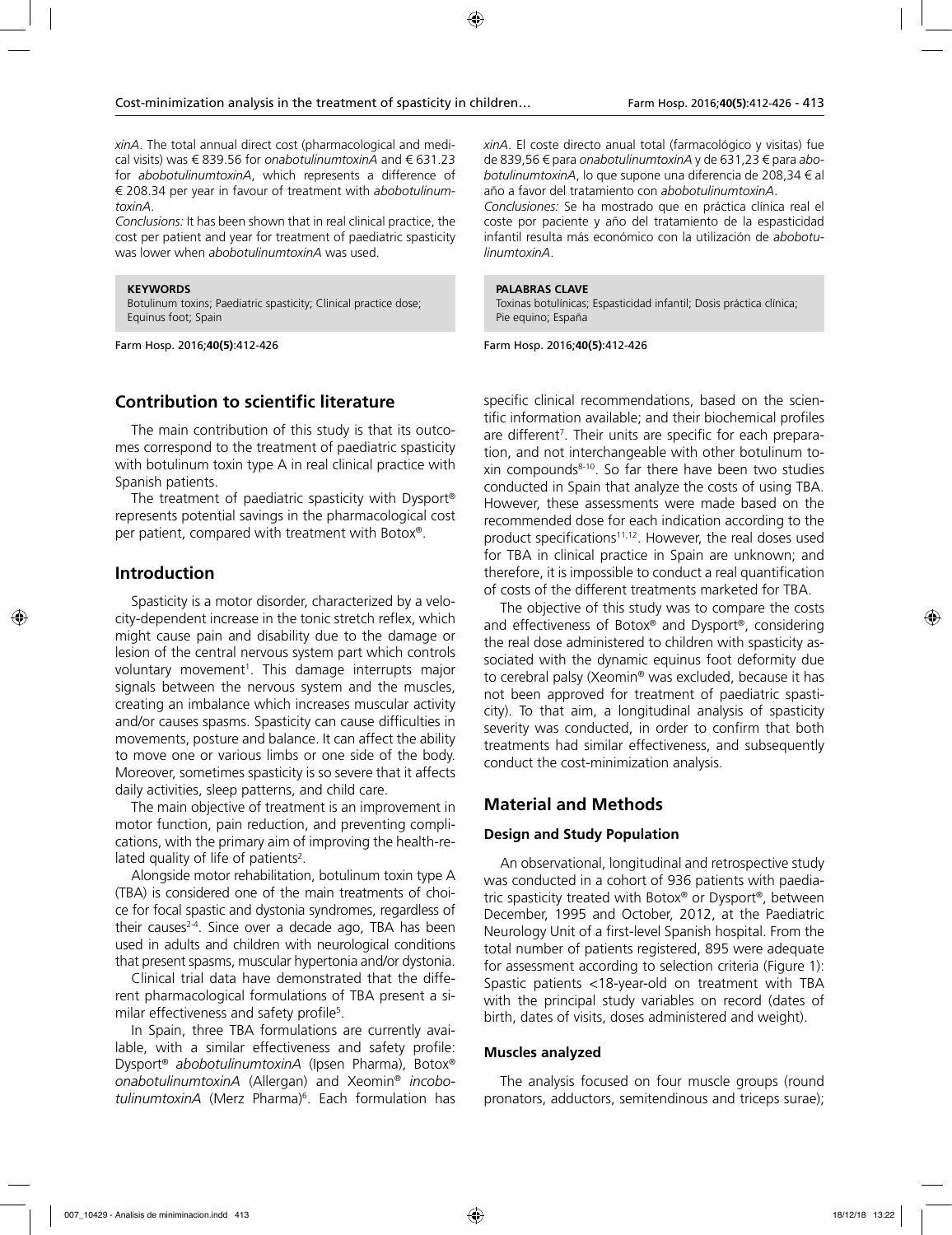

**Figure 1.** *Patient flow***.**

because these are the most frequently injected muscles, and their spasticity affects patients' autonomy, and therefore their own quality of life, as well as that of their caregivers.

# **Spasticity Severity**

Spasticity severity was collected according to the Ashworth Scale<sup>13</sup>, an ordinal scale with 5 categories (from 0: no spasticity, to 4: severe spasticity). The spasticity of each one of the muscles analyzed was determined by using the maximum spasticity of bilateral muscles.

As a measure associated to spasticity severity, and by indication of the clinicians in the study, the equinovarus foot support was also analyzed, measured in an ordinal scale with 5 categories (from 1: complete equinus support, to 5: initial heel support).

### **Doses administered**

The doses administered were determined by the maximum doses injected in the left and right muscles (considering that dose=0 if not administered in the lateral muscle). Once the dose was determined, it was divided by the weight of the patient in the relevant visit, thus obtaining the dosing per kilo (U/kg) administered per patient.

#### **Costs**

The analysis was conducted from the perspective of the National Health System (NHS), considering direct costs only: pharmacological costs (manufacturer's selling price)<sup>14</sup> and costs of visits<sup>15</sup> in 2016 euros. The unit costs of Botox® and Dysport® correspond to the mean of the different formulations (Table 1).

The total annual pharmacological costs for each TBA according to the real doses used in clinical practice were obtained by multiplying the mean doses per kilo by the unit cost of the corresponding TBA formulations. The resulting sum was multiplied by the mean weight of patients and the mean number of visits per year according to treatment.

For calculating the annual costs of visits, the expected number of visits per patient in one year was used (for administration and follow-up). A specific cost was applied to the first visit, and another cost to follow-up visits, according to the published costs of healthcare resources<sup>15</sup>.

### **Base-case for cost-minimization analysis**

The base-case analysis was conducted taking the profile of the patient whose cost was estimated based on the doses recorded for each muscle, as well as the patient weights recorded throughout follow-up. A subgroup analysis was conducted, based on the muscle group involved.

# **Sensitivity Analysis**

In order to assess the impact of the uncertainty of the estimations obtained upon the outcomes of the study, and therefore assess their robustness, various sensitivity analyses were conducted, modifying the main variables:

- − The combination of vials considered was the one with highest reduction in the total cost per dose administered.
- − A sensitivity analysis of extremes was conducted, assuming the scenario with the lowest Botox® dose

| Product (presentation)                                          | MSP per<br>package <sup>a</sup> | MSP per vial         |         | MSP/U   |
|-----------------------------------------------------------------|---------------------------------|----------------------|---------|---------|
| Botox <sup>®</sup> - 100 U (1 vial)                             | 159.12€                         | 159.12€              | 1.5912€ |         |
| Botox <sup>®</sup> - 100 U (10 vials)                           | 1,432.08€                       | 143.21€              | 1.4321€ | 1.4851€ |
| Botox <sup>®</sup> - 50 U (10 vials)                            | 716.04€                         | 71.60€               | 1.4321€ |         |
| Dysport® - 500 U (2 vials)                                      | 347.27€                         | 173.64€              |         | 0.3473€ |
| <b>Medical visits</b>                                           |                                 | €/visit <sup>b</sup> |         |         |
| First visit                                                     | 124.89€                         |                      |         |         |
| Subsequent visit                                                | 63.21€                          |                      |         |         |
| a. From CGCOF <sup>14</sup> .<br>b. From eSalud <sup>15</sup> . |                                 |                      |         |         |

MSP, Manufacturer's Selling Price.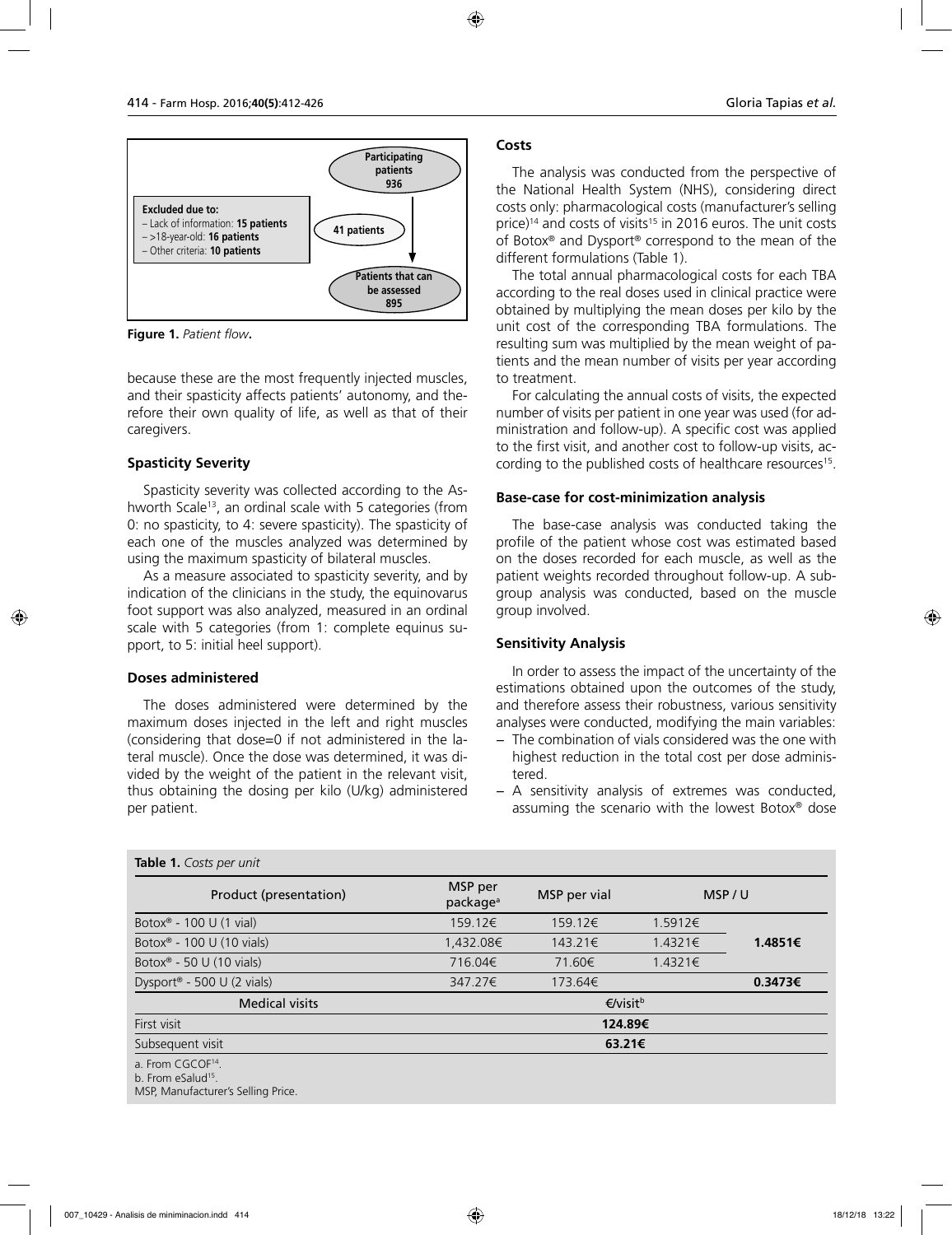and the maximum Dysport® dose (Scenario A). On the other hand, the scenario considering the highest Botox® dose and the lowest Dysport® dose was also analyzed (Scenario B).

Finally, a hypothetical scenario was assumed, with the profile of a "typical patient", whose cost was calculated for a mean weight of 22 kilos and four visits per year (two of them with drug administration) for both patient groups, and assuming injection in each one of the four muscle groups with the mean dose observed in the sample.

# **Statistical Analysis**

A descriptive analysis was conducted, where quantitative variables were analyzed through mean and standard deviations (SD), and median and interquartile ranges (IR); frequency tables were used for categorical variables.

Group comparison was conducted through nonparametric techniques (Mann-Whitney's U Test) for continuous variables, and Chi Square Test for categorical variables.

A longitudinal analysis of spasticity severity was conducted to confirm the severity of treatments, and dichomotous variables were created: 1 if muscle spasticity improved during the treatment period, 0 in the opposite case. Logistical regression models were adjusted, where the variable for response was the improvement in spasticity, and the treatment (Botox®/Dysport®) was used as independent variable, adjusted by initial spasticity and time of follow-up. Model calibration was assessed with the Hosmer-Lemeshow C-Test<sup>16</sup>. In the outcomes, adjusted odds-ratio (OR) are shown, and with their respective confidence intervals (CIs).

The level of statistical significance was established in 0.05 for all the analysis. The 3.2.3 version of the R statistical package was used.<sup>17</sup>.

# **Results**

#### **Characteristics of patients and visits**

The present study analyzed 895 patients with paediatric spasticity in total: 543 of them were treated with

| Table 2. Sample Characteristics and Treatment Effectiveness |  |
|-------------------------------------------------------------|--|
|-------------------------------------------------------------|--|

|                                                      | Botox <sup>®</sup> (N=543) | Dysport® (N=292)     | P Value <sup>a</sup> |
|------------------------------------------------------|----------------------------|----------------------|----------------------|
| <b>Number of injections</b>                          | 2,023                      | 1,040                |                      |
| <b>Injections per patient</b>                        |                            |                      |                      |
| Mean (SD)                                            | 3.73(3.89)                 | 3.56(3.75)           |                      |
| Median (IR)                                          | $2.00(1 - 5)$              | $2.00(1 - 5)$        | 0.70                 |
| Visits <sup>b</sup> per patient                      |                            |                      |                      |
| Mean (SD)                                            | 5.94(6.46)                 | 5.20(5.72)           |                      |
| Median (IR)                                          | $3.00(1 - 9)$              | $3.00(1 - 7)$        | 0.81                 |
| Time of follow-up [months]                           |                            |                      |                      |
| Mean (SD)                                            | 19.06 (25.35)              | 18.60 (26.09)        |                      |
| Median (IR)                                          | $6.54(0 - 31.4)$           | $8.90(0 - 24.1)$     | 0.71                 |
| Initial age [years]                                  |                            |                      |                      |
| Mean (SD)                                            | 5.70(3.98)                 | 5.26(3.80)           |                      |
| Median (IR)                                          | $4.67(2.5 - 8.4)$          | $4.09(2.4 - 7.6)$    | 0.11                 |
| <b>Weight [kilos]</b>                                |                            |                      |                      |
| Mean (SD)                                            | 22.03 (12.54)              | 21.32 (11.11)        |                      |
| Median (IR)                                          | $19.00(12.5 - 28.2)$       | $18.00(12.8 - 27.0)$ | 0.76                 |
| Time between subsequent visits <sup>b</sup> [months] |                            |                      |                      |
| Mean (SD)                                            | 3.90(4.07)                 | 4.63(5.50)           |                      |
| Median (IR)                                          | $3.02(2.1 - 4.6)$          | $3.48(2.5 - 5.4)$    | < 0.001              |
| Time between visits for administration [months]      |                            |                      |                      |
| Mean (SD)                                            | 6.25(4.12)                 | 6.81(6.55)           |                      |
| Median (IR)                                          | $5.52(4.4 - 6.7)$          | $5.75(4.7 - 6.9)$    | < 0.01               |
| Treatment Effectiveness [OR (95% CI)] <sup>c</sup>   |                            |                      |                      |
| <b>Round Pronators</b>                               | 1.0 (reference)            | $2.66(0.51 - 14.02)$ |                      |
| <b>Adductors</b>                                     | 1.0 (reference)            | $1.61(0.77 - 3.37)$  |                      |
| Semitendinous                                        | 1.0 (reference)            | $1.56(0.68 - 3.59)$  |                      |
| Triceps surae                                        | 1.0 (reference)            | $1.20(0.68 - 2.14)$  |                      |
| Equinus Foot                                         | 1.0 (reference)            | $1.21(0.74 - 1.98)$  |                      |

a. Mann-Whitney's U Test between the Botox® and Dysport® arms.

b. Follow-up visits and visits with administration.

c. OR adjusted by time of follow-up and initial spasticity severity.

 $IR =$  interquartile range;  $SD =$  standard deviation;  $OR =$  odds ratio;  $CI =$  confidence interval.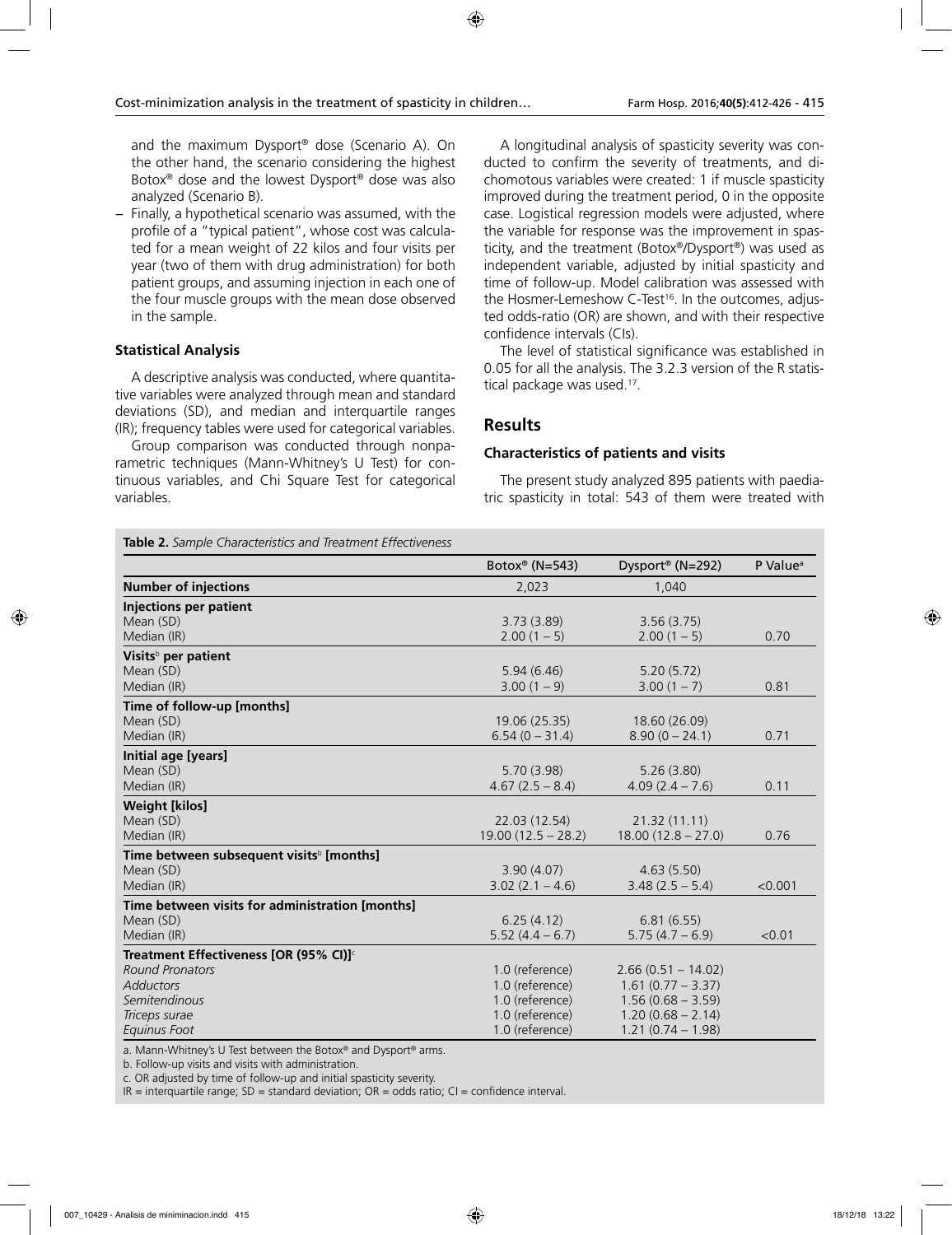Botox® only, 292 with Dysport® and 60 with both treatments (Botox® was used in the initial administration visits, and Dysport® was used at the final follow-up). The injections of those patients who received both treatments were distributed accordingly. No differences were observed in the mean age at their first visit, or in their mean weight (Table 2).

Regarding the time between visits, statistically significant differences were observed between the two groups of patients: those treated with Botox® attended visits more frequently (p<0,001). Differences in frequency of visits were still observed between patients treated with Dysport® and Botox®, when considering only those visits with administration (p<0.01) (Table 2).

No differences were observed in the initial spasticity of patients from both groups in any muscle, except for triceps surae (chi-square test,  $p$  value = 0.01). No differences were observed in the severity of equinus foot.

#### **Effectiveness of treatments**

The longitudinal analysis with the initial and final measures of spasticity showed a non-significant tendency in favour of Dysport® vs. Botox®. A non-significant tendency was also observed in favour of Dysport® in equinus foot (Table 2).

#### **Doses administered**

The mean doses injected to patients were calculated for the four muscles analyzed and by TBA (Table 3). These mean doses must be understood as doses administered in each injection, and not per visit. For the base-case analysis of costs, it was convenient to have data regarding the mean doses injected in each visit in any of the muscles. In this case, the mean figures obtained were 5.44 U/kg (2.17) for Botox® injections, and 14.73 U/kg (5.26) for Dysport® injections (Table 3).

### **Costs**

The mean pharmacological cost per patient and year was 480,00€ for Botox® and 287,36€ for Dysport®, which represents annual savings in favour of Dysport® of 192,64€ in the pharmacological cost, assuming that no fraction of the TBA vials gets wasted (Table 3). The annual cost per visits for one patient was 359,56€ for Botox® and 343,87€ for Dysport®. The total annual direct cost obtained was 839,56€ for Botox® and 631,23€ for Dysport®, representing a difference of 208,34€ per year in favour of treatment with Dysport® (Figure 2).

The analysis stratified by muscle group revealed that the annual pharmacological savings are still in favour of Dysport® for the four muscles: from 58,03€ in the case of injections in the round pronators, to 164,15€ if the muscles injected were the triceps surae (Table 3). This outcome shows that the treatment for any combination of the four muscle groups will also be cheaper with Dysport®.

### **Sensitivity Analysis**

Taking into account that the non-injected content of the vials gets discarded, the annual pharmacological savings in favour of Dysport® would be 59,60€ (Table 3). Considering both the pharmacological cost and the cost for patient follow-up, the annual savings would still be in favour of Dysport® by 75,29€.

In the analysis for Scenario A (favourable to Botox®), there were potential pharmacological savings of 158,29€ per patient and year in favour of Dysport®. In Scenario B (favourable to Dysport®), pharmacological savings rose up to 227,60€ per patient and year in favour of Dysport® (Table 3). Given that the outcomes in both scenarios did not change the conclusions of the primary analysis, it was not necessary to conduct a probabilistic sensitivity analysis.

| Table 3. Primary and sensitivity analyses        |                                 |                      |                                             |  |
|--------------------------------------------------|---------------------------------|----------------------|---------------------------------------------|--|
|                                                  | Mean dose administered (U/kilo) |                      | ∆ Pharmacological cost<br>(Botox®-Dysport®) |  |
|                                                  | Botox <sup>®</sup>              | Dysport <sup>®</sup> |                                             |  |
| <b>Primary analysis</b>                          | 5.44                            | 14.73                | 192.64 €                                    |  |
| <b>Analysis by muscles</b>                       |                                 |                      |                                             |  |
| Round Pronators                                  | 1.51                            | 3.86                 | 58.03 €                                     |  |
| Semitendinous                                    | 2.23                            | 5.00                 | 98.94 $\in$                                 |  |
| <b>Adductors</b>                                 | 2.68                            | 6.60                 | 107.96 €                                    |  |
| Triceps surae                                    | 4.32                            | 11.13                | 164.15 €                                    |  |
| <b>Sensitivity analysis</b>                      |                                 |                      |                                             |  |
| Analysis per vial                                | 5.44                            | 14.73                | 59.60 €                                     |  |
| Typical <sup>a</sup> patient                     | 10.73                           | 26.58                | 295.15 €                                    |  |
| Scenario A (favourable to Botox®)                | 5.18                            | 15.33                | 158.29 €                                    |  |
| Scenario B (favourable to Dysport <sup>®</sup> ) | 5.70                            | 14.13                | 227.60 €                                    |  |

a. For the typical patient, it was assumed that they receive injections in all four muscle groups.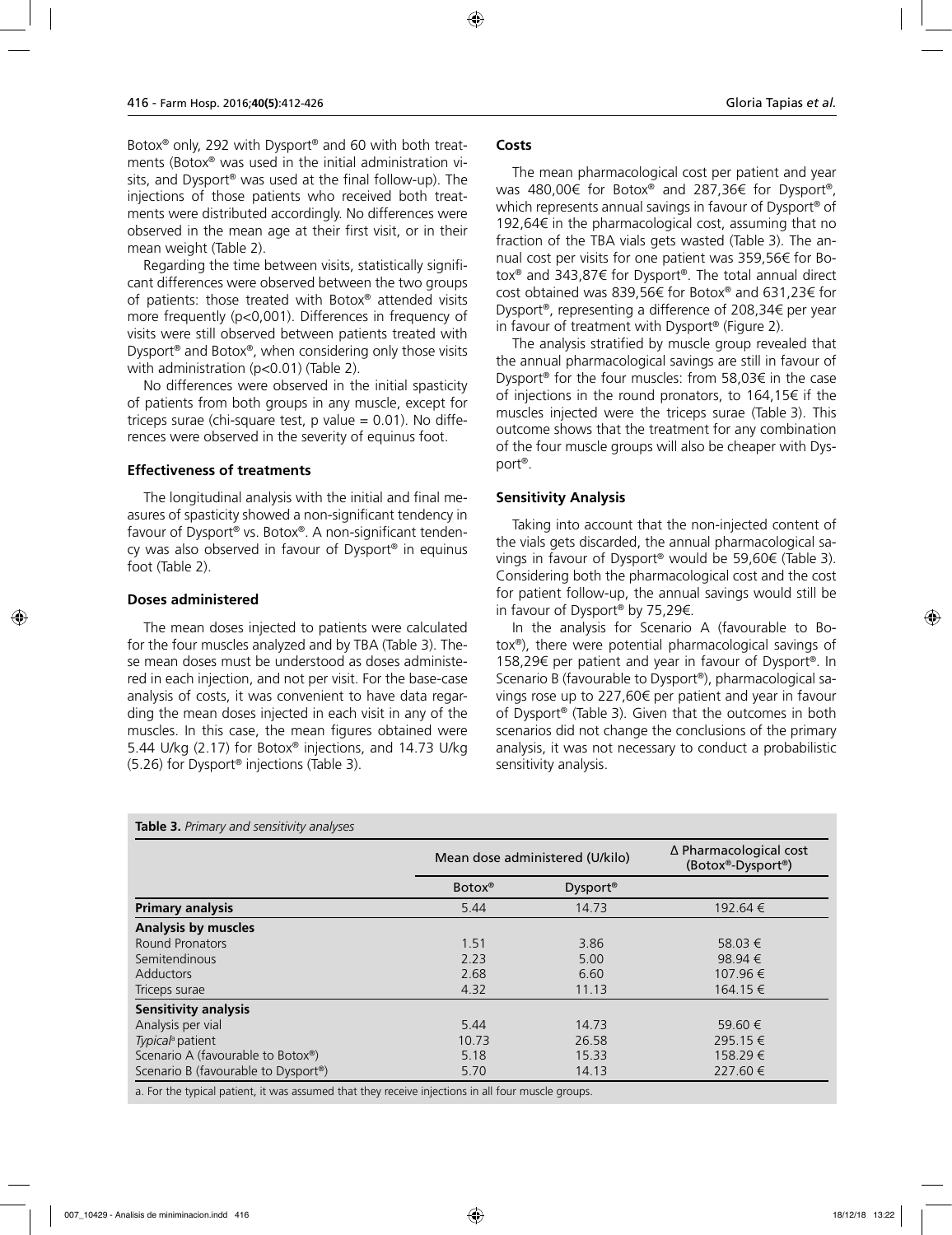

**Figure 2.** *Annual costs per real patient and "typical" patient.*

Finally, if the "typical patient" profile is considered, the potential pharmacological savings with Dysport® would be 295,15€ per patient and year (Table 3 and Figure 2), and the annual direct cost would be 1.015,88€ for Botox® and 720,73€ for Dysport®.

# **Discussion**

This study has used real life records of patients treated for Paediatric Spasticity at the Paediatric Neurology Unit of a first-level Spanish hospital, in order to conduct a cost-minimization analysis from the perspective of the NHS. It has been estimated that potential savings of 208,34€ could be obtained per patient and year, if the treatment of Paediatric Spasticity was conducted entirely with Dysport<sup>®</sup> instead of treating with Botox®. Besides, it has been demonstrated that treatment with Dysport® for spasticity in any combination of the muscle groups studied would represent savings for the payer. Sensitivity analyses have shown that, even changing the initial analysis parameters, the difference in costs would still be favourable to Dysport®.

Tapias *et al.* conducted a budget impact analysis based on extrapolated prevalence data with a 3-year time horizon (2012-2014), in order to analyze the impact on the NHS budget of an increase in the use of Dysport® vs. Botox® and Xeomin®11. However, this assessment was conducted accepting the dosing recommended by each indication according to the product specifications. In other study, the authors estimated the cost of treatment with TBA per patient in the indications shared by the three medications available in Spain<sup>12</sup>. For Paediatric Spasticity, where only Botox® and Dysport® are indicated, the authors reached the conclusion that the use of Botox®

would represent 10%-40% annual savings per patient, based on the administered doses recommended in product specifications<sup>12</sup>. The present study, with the dosing observed in real clinical practice, shows that those savings would not be offered by using Botox®, but by using Dysport®, reaching 40% savings per patient and year in terms of pharmacological cost, and 25% in total direct costs per patient and year. In the scenario of incomplete use of the vial, savings are reduced, due to the higher diversity in Botox® presentations, but they still favour the use of Dysport®: 11% savings in pharmacological cost per patient and year; 8% savings in total direct costs per patient and year. Said results highlight that it is useful to have real information about the treatment in clinical practice, because the doses recommended in the product specifications are noticeably different from the doses really administered in daily clinical practice. Therefore, according to the common paradigm of clinical care, the doses initially injected in each muscle were those recommended by guidelines and consensus. The following dose injected in each muscle was adjusted according to the results observed in the previous injection, and whether there were adverse effects or not, never exceeding the total dose recommended<sup>1,3</sup>.

Different studies show that both treatments are very similar in terms of effectiveness and safety<sup>18-23</sup> as long as they are adequately administered<sup>23-26</sup>. However, due to the fact that the TBA concentration is not the same in both products<sup>27</sup>, toxins are not comparable. Besides, the dilution and injection techniques lead to a greater alteration in these disparities. There is also a significant variation in doses depending on the specific preparation used, the muscle injected, disease severity, and treatment duration<sup>28</sup>.

The main contribution by this study is that its data source was a real record of Spanish patients with Pae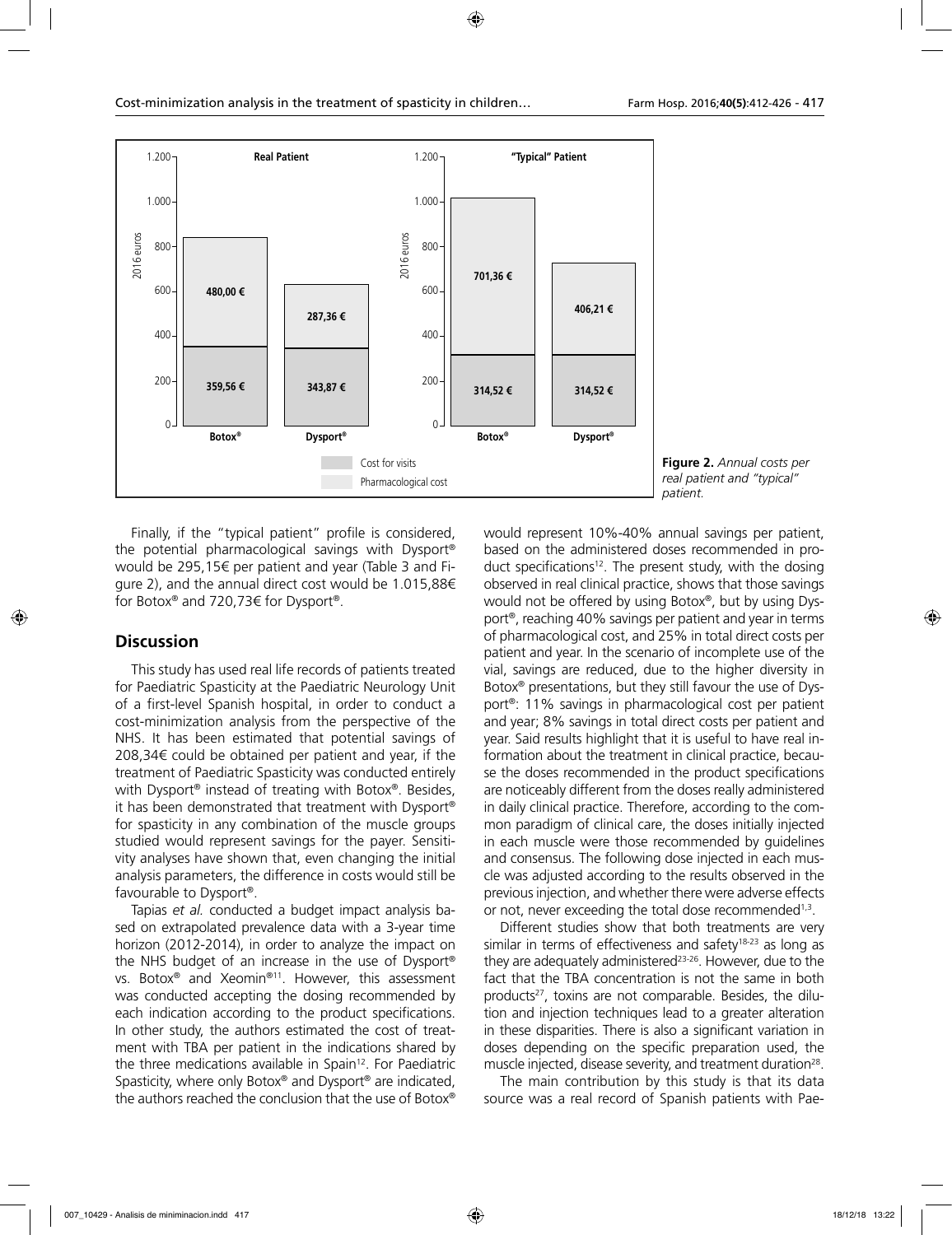diatric Spasticity. Therefore, its results correspond to real clinical practice in the treatment of spasticity with TBA.

The cost analysis conducted presents limitations. One of them is the lack of external validation of its outcomes. Precisely due to the fact that patients have been treated and followed up in the Paediatric Neurology Unit of one single centre, they cannot be representative of the population of children with spasticity. In order to overcome this limitation, it is necessary to conduct larger controlled studies (international multicenter clinical trials). However, the conservative assumptions as well as all sensitivity analyses conducted point out that the use of Dysport® is beneficial for the NHS with equal effectiveness.

Another limitation is a consequence of the protocol of spasticity treatment with TBA. The doses administered not only depend on spasticity severity, but also of its evolution and the doses previously administered. Though no differences in effectiveness have been observed throughout the follow-up period, spasticity could present different evolution patterns from the first to the last record. An in-depth longitudinal analysis, taking into account all spasticity measures, would be convenient in order to describe the different profiles of evolution of spasticity severity and of the TBA doses administered.

Although the retrospective design could involve the risk of selection of one product or the other, the treatment indications and the selection of botulinum toxin have been the same for both marketed products in any indication of spasticity, without any preference of one over the other for spasticity severity or location reasons. The higher number of cases treated with Botox® is due to the fact that it was marketed in Spain some years before Dysport®. We think that the high number of injections with one product and the other will reduce the weight of any potential bias, which, if present, would be involuntary.

It is worth clarifying that no concomitant medication was taken into account, because very few patients received oral antispastic medication. In childhood, these are only used for severe spastic quadriplegia, at low doses, because they will usually cause adverse effects –particularly sedation– which will limit dose escalation. That is why these data, which do not modify the analysis, were not recorded.

A forth limitation presented by these data is the spastic severity scale used. The Ashworth Scale can be used as a measure of the ordinal level of resistance to passive movement, but it presents certain limitations as a scale for measuring spasticity29. As pointed out in the study by Bakheit *et al.*30, clinicians as a rule will assess treatment effectiveness with deterioration level scales, and functional response measures are rarely used in clinical practice. The conclusion is that the use of these measures should be encouraged, in order to assess if the muscle tone reduction translates into a functional benefit for patients and their caregivers<sup>30</sup>.

A fifth limitation could arise of assuming that no TBA gets wasted during treatment sessions. Due to the dosing variability, and the fact that there are fixed TBA presentations, even though there is a variety available, it is logical to think that part of the vial contents must be discarded. Besides, TBA must only be used for treatment of one single patient, during one single session, and any rests of the product that have not been used must be inactivated8,9. In order to take into account the potential TBA waste during clinical practice, all vials used during the period of the study should have been registered; but this information is not available. In order to overcome this limitation, an analysis has been conducted for the TBA waste scenario.

This study offers the first data in real clinical practice about the patterns of treatment and use of resources in patients with Paediatric Spasticity in one Spanish centre. It has been shown that the cost of treatment with Dysport® is cheaper per patient and year. The potential savings in annual pharmacological costs is of approximately 193€ per patient. The outcomes correspond to the dosing used in clinical practice in a hospital and with paediatric patients; therefore, any potential extrapolations to the whole population should be cautiously approached. It is necessary to conduct larger controlled studies in order to compare the effectiveness of different treatments with TBA and other focal treatments, paying special attention to individual evaluation and functional benefits, as well as its duration, potential concomitant and subsequent treatments, side effects, and cost-effectiveness.

# **Contribution by the authors**

Gloria Tapias developed the idea for the project including this study. Dr. Pascual-Pascual provided the anonymized data record which made possible the analysis of doses. Carlos Crespo, Maribel Cuesta and Carles Forné conducted the statistical and cost analysis. Dr. García-Romero was involved in writing the manuscript. All authors have read and approved the final version of the manuscript.

# **Funding**

This study has been funded by Ipsen Pharma.

# **Acknowledgments**

The authors would like to thank Gemma Lairisa, Lina Ruiz and Eduardo Belenguer from Ipsen Pharma for their contribution in reviewing the manuscript.

# **Conflict of interests**

Dr. Pascual-Pascual has received fees from Allergan and from Ipsen Pharma for lectures and training courses. Dr. García-Romero declares no conflict of interest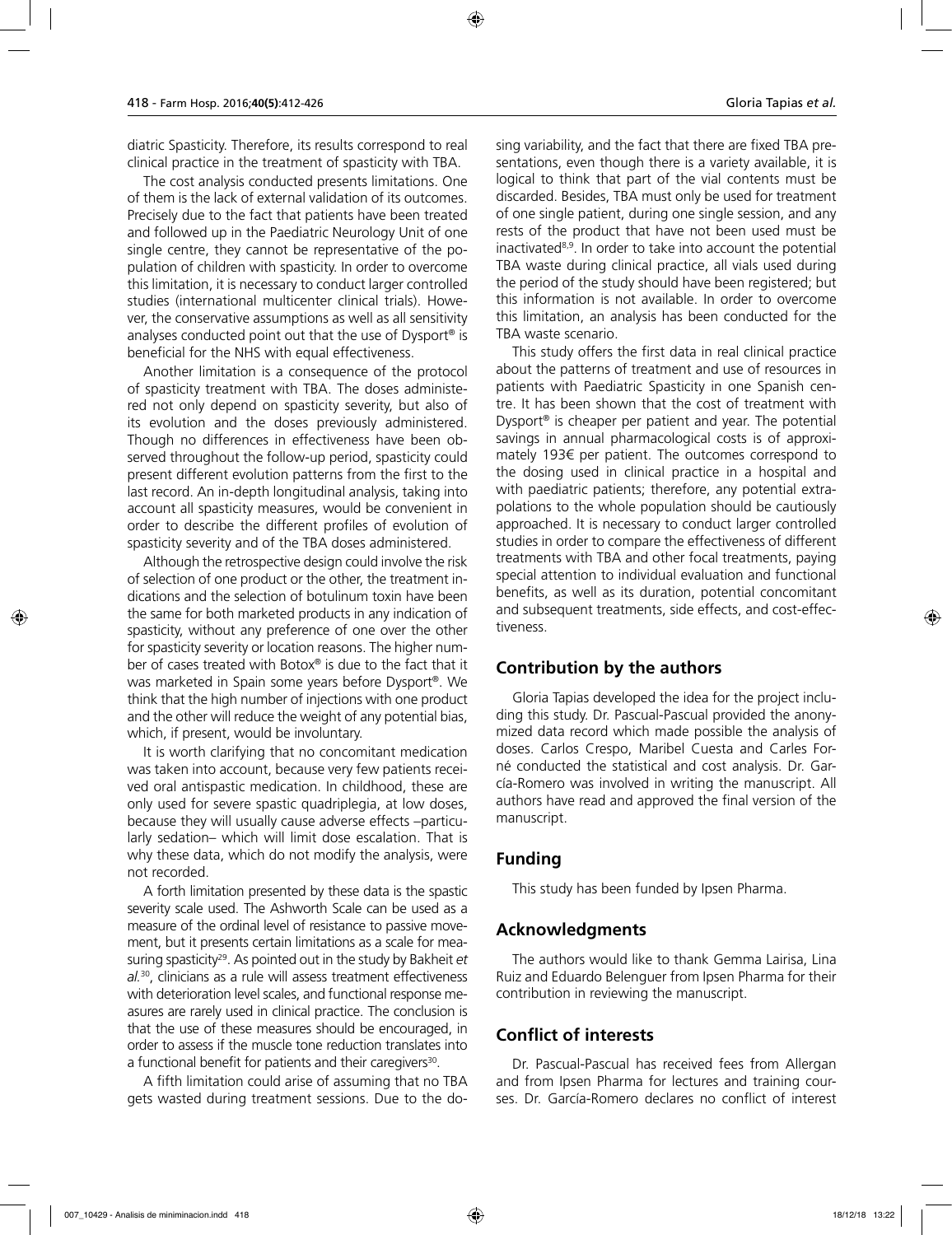associated with this article. Gloria Tapias is working for Ipsen Pharma, which is the company sponsoring the study. Carles Forné and Maribel Cuesta are working for Oblikue Consulting, a consulting company that received a grant from Ipsen Pharma for conducting this study. Carlos Crespo was working in Oblikue Consulting at the time of conducting the statistical and cost analysis.

# **Bibliography**

- 1. Pascual-Pascual SI, Herrera-Galante A, Póo P, García-Aymerich V, Aguilar-Barberà M, Bori-Fortuny I, *et al.* Guía terapéutica de la espasticidad infantil con toxina botulínica. Rev Neurol. 2007;44(5):303-9.
- 2. Merello M. Fisiopatología, clínica y tratamiento de la espasticidad. Arch Neurol Neuroc Neuropsiq. 2008;7(2):29–62.
- 3. Heinen F, Desloovere K, Schroeder AS, Berweck S, Borggraefe I, van Campenhout A, *et al.* The updated European Consensus 2009 on the use of Botulinum toxin for children with cerebral palsy. Eur J Paediatr Neurol. 2010;14(1):45-66.
- 4. Strobl W, Theologis T, Brunner R, Kocer S, Viehweger E, Pascual-Pascual I, *et al.* Best clinical practice in botulinum toxin treatment for children with cerebral palsy. Toxins (Basel). 2015;7(5):1629-48.
- 5. Rosales RL, Chua-Yap AS. Evidence-based systematic review on the efficacy and safety of botulinum toxin-A therapy in post-stroke spasticity. J Neural Transm. 2008;115(4):617-23
- 6. Mense S. Neurobiological basis for the use of botulinum toxin in pain therapy. J Neurol. 2004;251 Suppl 1:I1–7.
- 7. Peng Chen Z, Morris JG, Rodriguez RL, Shukla AW, Tapia-Núñez J, Okun MS. Emerging Opportunities for Serotypes of Botulinum Neurotoxins. Toxins (Basel). 2012;4:1196-1222.
- 8. Ficha Técnica de Dysport®. Ministerio de Sanidad, Servicios Sociales e Igualdad. Agencia española de medicamentos y productos sanitarios [Internet]. Disponible en: http://www.aemps.gob.es/cima/ fichasTecnicas.do?metodo=buscar. (Acceso en febrero de 2014)
- 9. Ficha técnica de Botox®. Ministerio de Sanidad, Servicios Sociales e Igualdad. Agencia española de Medicamentos y productos sanitarios [Internet].Disponible en: http://www.aemps.gob.es/cima/ fichasTecnicas.do?metodo=buscar. (Acceso en febrero de 2014)
- 10. Ficha Técnica de Xeomin®. Ministerio de Sanidad, Servicios Sociales e Igualdad. Agencia española De medicamentos y productos sanitarios [Internet]. Disponible en: http://www.aemps.gob.es/cima/ fichasTecnicas.do?metodo=buscar. (Acceso en febrero de 2014)
- 11. Tapias G, Ilgrande A, Espinós B. Análisis de impacto presupuestario del uso de la toxina botulínica tipo A (TBA) en el Sistema Nacional de Salud en España. Pharmacoecon Span Res Artic. 2013;10(4):119-129.
- 12. de Andrés-Nogales F, Morell A, Aracil J, Torres C, Oyagüez I, Casado MA. Análisis de costes del uso de toxina botulínica A en España. Farm Hosp. 2014;38(3):193-201.
- 13. Ashworth B. Preliminary trial of carisoprodal in multiple sclerosis. Practitioner. 1964 Apr;192:540-2.
- 14. Consejo General del Colegio Oficial de Farmacéuticos. Base de datos del medicamento [Base de Datos en Internet]. www. botplusweb.portalfarma.com. 2014. Disponible en: https://botplusweb.portalfarma.com/ (Acceso en marzo de 2016)
- 15. Gisbert R, Brosa M. Base de datos de costes sanitarios Español: eSalud. [Base de datos en Internet]. Disponible en: http://www. oblikue.com/bddcostes/ (Acceso en marzo de 2016)
- 16. Hosmer DW, Lemeshow S. Applied logistic regression (2nd ed). Wiley, New York, NY, 2000.
- 17. R Core Team. R: A Language and Environment for Statistical Computing. R Foundation for Statistical Computing. Vienna, Austria. 2015. Disponible en:http://www.R-project.org/
- 18. Pascual-Pascual SI, Pascual-Castroviejo I. Safety of botulinum toxin type A in children younger than 2 years. Eur J Paediatr Neurol. 2009;13(6):511-5.
- 19. Gaber TA, Basu B, Shakespeare D, Singh R, Salam S, McFarlane J. Botulinum Toxin in the management of hitchhiker's toe. NeuroRehabilitation. 2011;28(4):395-9.
- 20. Mohammadi B, Balouch SA, Dengler R, Kollewe K. Long-term treatment of spasticity with botulinum toxin type A: an analysis of 1221 treatments in 137 patients. Neurol Res. 2010;32(3):309-13.
- 21. Sobolewski P. The application of botulinum toxin type A in the treatment of spastic paraparesis. Przegl Lek. 2007;64 Suppl 2:3-7.
- 22. Sheean G. Botulinum toxin treatment of adult spasticity: a benefit-risk assessment. Drug Saf. 2006;29(1):31-48.
- 23. Slawek J, Bogucki A, Reclawowicz D. Botulinum toxin type A for upper limb spasticity following stroke: an open-label study with individualised, flexible injection regimens. Neurol Sci. 2005;26(1):32- 9.
- 24. Ravenni R, De Grandis D, Mazza A. Conversion ratio between Dysport and Botox in clinical practice: an overview of available evidence. Neurol Sci. 2013; 34(7):1043-8.
- 25. Wissel J, Entner T. Botulinum toxin treatment of hip adductor spasticity in multiple sclerosis. Wien Klin Wochenschr. 2001;113 Suppl 4:20-4.
- 26. Sławek J, Car H, Bonikowski M, Bogucki A, Koziorowski D, Potulska-Chromik A, *et al.* Are botulinum toxin type A preparations really the same medication? A comparison of three botulinum toxin A for variations in labelled neurological indications. Neurol Neurochir Pol. 2010;44(1):43-64.
- 27. Frevert J. Content of Botulinum Neurotoxin in Botox®/Vistabel®, Dysport®/Azzalure®, and Xeomin®/Bocouture®. Drugs R D. 2010;10(2):67-73.
- 28. Baba Y, Osborne MD, Wszolek ZK, Kwolek A, Druzbicki M. Treatment of spasticity with botulinum toxin. Ortop Traumatol Rehabil. 2004;6(5):665-72.
- 29. Pandyan AD, Johnson GR, Price CI, Curless RH, Barnes MP, Rodgers H. A review of the properties and limitations of the Ashworth and modified Ashworth Scales as measures of spasticity. Clin Rehabil. 1999;13(5):373-83.
- 30. Bakheit AM, Zakine B, Maisonobe P, Aymard C, Fhedoroff K, Hefter H, *et al.* The profile of patients and current practice of treatment of upper limb muscle spasticity with botulinum toxin type A: an international survey. Int J Rehabil Res. 2010;33(3):199-204.

# **Aportación a la literatura científica**

La principal aportación de este estudio es que los resultados corresponden a la práctica clínica real del tratamiento de la espasticidad infantil con toxina botulínica tipo A en pacientes españoles.

El tratamiento de la espasticidad infantil con Dysport® supone un ahorro potencial en el coste farmacológico por paciente, respecto al tratamiento con Botox®.

# **Introducción**

La espasticidad es un trastorno motor, caracterizado por un aumento dependiente de la velocidad en el reflejo de estiramiento tónico que podría causar dolor y discapacidad debido a un daño o lesión de una parte del sistema nervioso central que controla el movimiento voluntario<sup>1</sup>. Este daño interrumpe importantes señales entre el sistema nervioso y los músculos, creando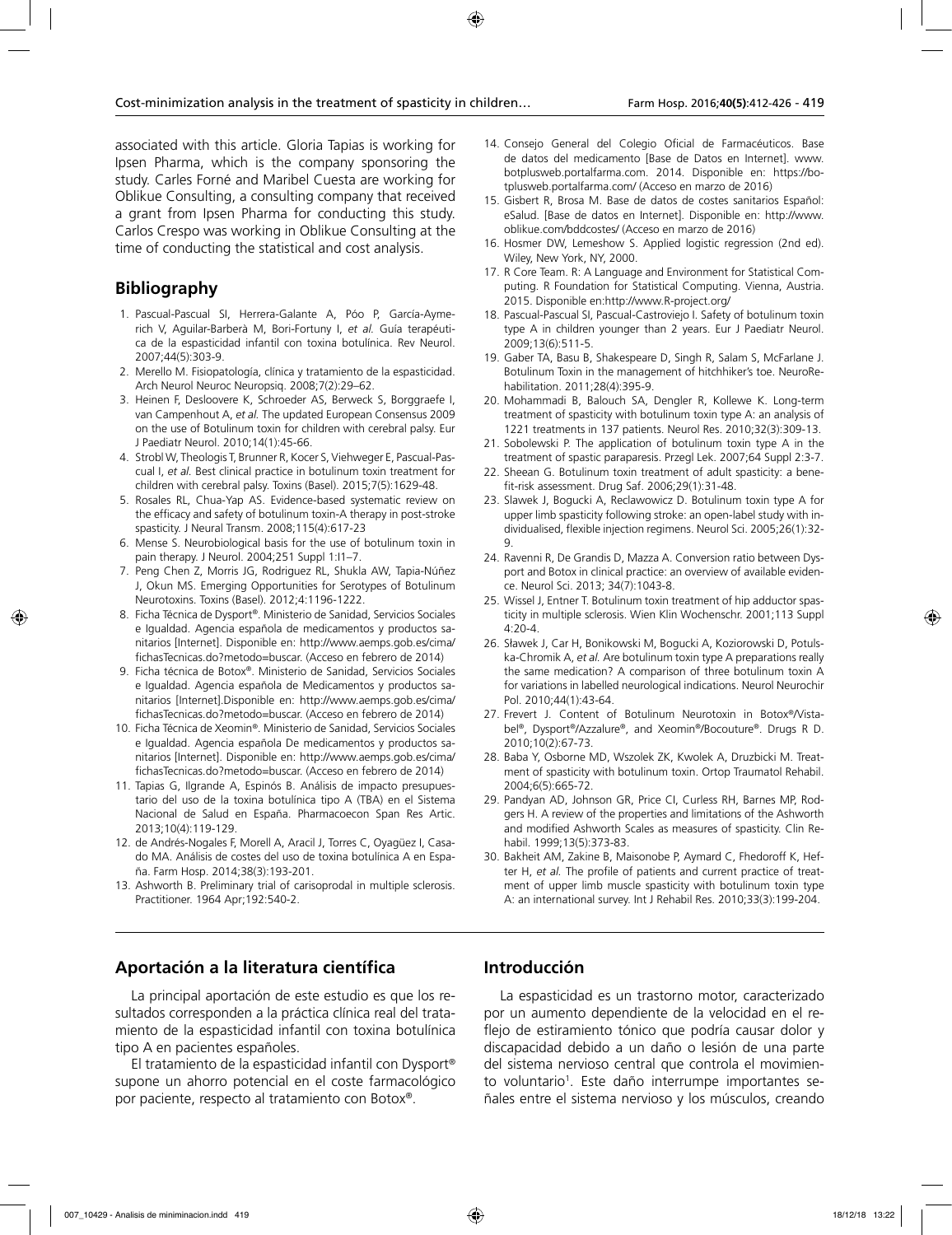un desequilibrio que aumenta la actividad muscular y/o produce espasmos. La espasticidad puede dificultar los movimientos, la postura y el equilibrio. Puede afectar a la capacidad de mover uno o varios miembros o un lado del cuerpo. Además, a veces la espasticidad es tan severa que afecta a las actividades diarias, a los patrones de sueño y a los cuidados de los menores.

El principal objetivo del tratamiento es la mejora de la función motora, la disminución del dolor y la prevención de complicaciones, con la finalidad primordial de mejorar la calidad de vida relacionada con la salud del paciente<sup>2</sup>.

Junto con la rehabilitación motora, la toxina botulínica tipo A (TBA) es considerada uno de los principales tratamiento de elección de los síndromes espásticos y distónicos focales, independientemente de las causas<sup>2-4</sup>. Desde hace más de una década, la TBA se emplea en adultos y en niños con enfermedades neurológicas que cursan con espasmo, hipertonía y/o distonía muscular.

Datos procedentes de ensayos clínicos demuestran que las diferentes especialidades farmacéuticas de TBA cuentan con un perfil similar, tanto de eficacia como de seguridad<sup>5</sup>.

En España se dispone actualmente de 3 presentaciones de TBA con similar perfil de eficacia y seguridad: Dysport® *abobotulinumtoxinA* (Ipsen Pharma), Botox® *onabotulinumtoxinA* (Allergan) y Xeomin® *incobotulinumtoxinA* (Merz Pharma)6 . Cada formulación tiene recomendaciones clínicas específicas que se han formulado sobre la base de la información científica disponible, poseen diferentes perfiles bioquímicos<sup>7</sup>, las unidades son específicas de cada preparado y no son intercambiables con otros preparados de toxina botulínica<sup>8-10</sup>. Hasta la fecha existen dos estudios en España que analizan los costes del uso de TBA. Sin embargo, estas evaluaciones se realizaron asumiendo la posología recomendada para cada indicación según ficha técnica de los productos<sup>11,12</sup>. Ahora bien, se desconocen las dosis reales en la práctica clínica de TBA utilizadas en nuestro país y como consecuencia se hace imposible la cuantificación real de los costes de los diferentes tratamientos de TBA comercializados.

El objetivo de este estudio fue comparar los costes y la efectividad de Botox® y de Dysport®, teniendo en cuenta la dosis real administrada en niños con espasticidad asociada con la deformidad dinámica del pie equino debido a parálisis cerebral (se excluyó Xeomin®, dado que no está autorizado para el tratamiento de la espasticidad infantil). Para ello, se realizó un análisis longitudinal de la gravedad de la espasticidad para confirmar la efectividad similar de ambos tratamientos y proceder al análisis de minimización de costes.

# **Material y Métodos**

#### **Diseño y población de estudio**

Se realizó un estudio observacional, longitudinal y retrospectivo en una cohorte de 936 pacientes con espasticidad infantil tratados con Botox® o Dysport®, entre diciembre del 1995 y octubre del 2012, en el Servicio de Neurología Pediátrica de un hospital español de primer nivel. Del total de pacientes registrados, 895 fueron pacientes valorables según los criterios de selección (Figura 1): pacientes espásticos menores de 18 años en tratamiento con TBA que tuvieran registradas las principales variables del estudio (fechas de nacimiento, fechas

### **Músculos analizados**

de visita, dosis infiltrada y peso).

El análisis se centró en cuatro grupos musculares (pronadores redondos, aductores, semitendinosos y tríceps surales) puesto que, además de ser los músculos más frecuentemente infiltrados, la espasticidad de los mismos afecta a la autonomía del paciente, y por lo tanto a su calidad de vida así como la calidad de vida de los cuidadores.

# **Gravedad de la espasticidad**

La gravedad de la espasticidad se recogió en la escala de Ashworth<sup>13</sup>, escala ordinal con 5 categorías (desde 0: espasticidad nula, hasta 4: espasticidad severa). La espasticidad de cada uno de los músculos analizados se determinó tomando el máximo de la espasticidad de los músculos bilaterales.

Como medida asociada a la gravedad de la espasticidad, y por indicación de los clínicos del estudio, se analizó también el apoyo del pie equino varo medido en una escala ordinal con 5 categorías (desde 1: apoyo equino completo, hasta 5: apoyo inicial del talón).

### **Dosis infiltradas**

Las dosis infiltradas fueron determinadas por el máximo de las dosis infiltradas en los músculos izquierdo y derecho (considerando una dosis=0 si no se realizó infiltración en el músculo lateral). Una vez determinada la dosis, esta se dividió por el peso del paciente en la correspondiente visita, obteniendo la dosis por kilogramo (U/kg) inyectada por paciente.



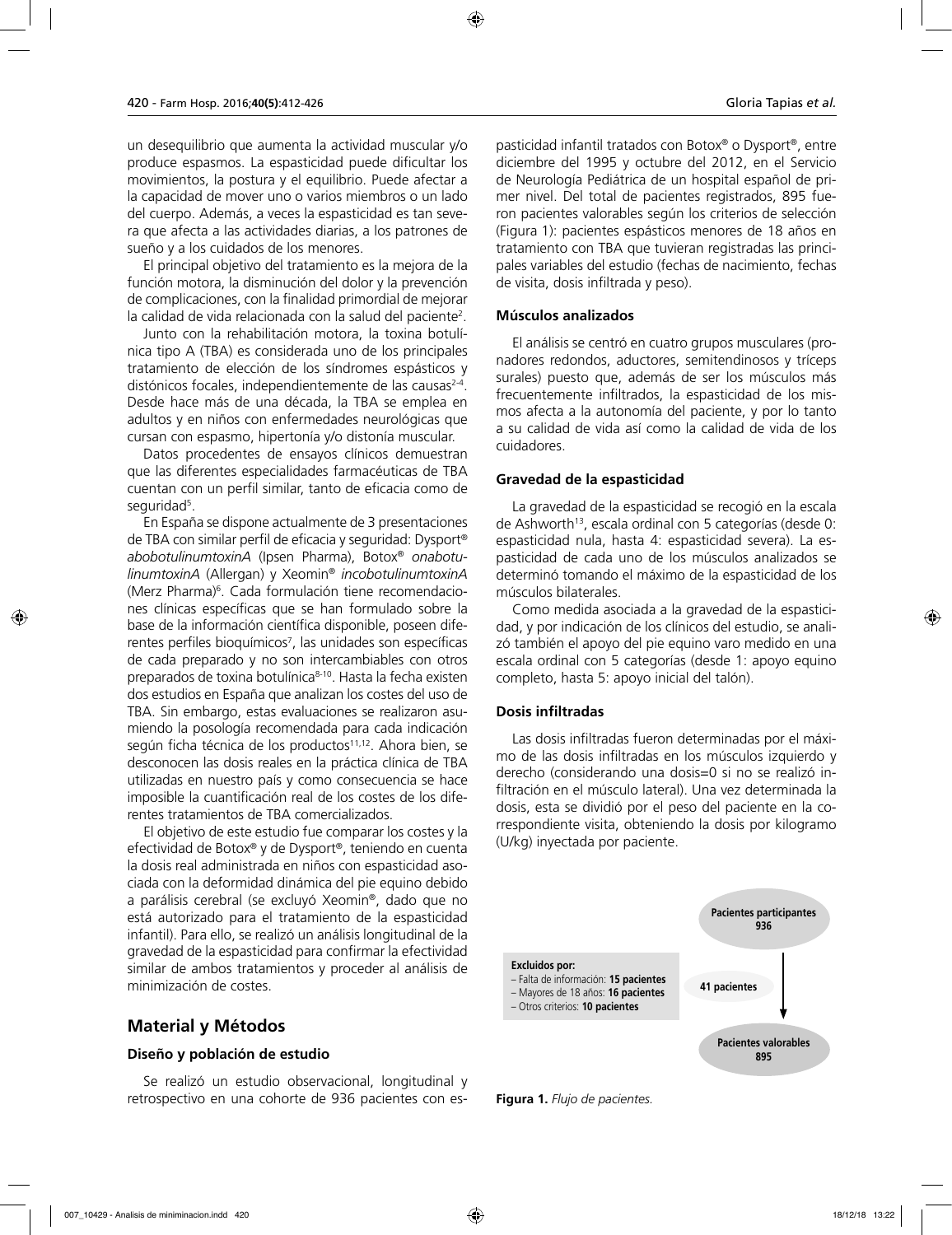### **Costes**

El análisis se realizó desde la perspectiva del Sistema Nacional de Salud (SNS) considerando únicamente los costes directos: costes farmacológicos (PVL)14 y costes de visitas<sup>15</sup> en euros del año 2016. Los costes unitarios de Botox® y Dysport® corresponden a una media de las diferentes presentaciones (Tabla 1).

Los costes farmacológicos totales anuales de cada TBA según las dosis de práctica clínica real se obtuvieron multiplicando las dosis por kilogramo medias por el coste unitario de las correspondientes presentaciones de la TBA. Al cálculo resultante se le multiplicó el peso medio de los pacientes y el número medio de visitas al año según el tratamiento.

Para el cálculo de los costes anuales por visitas se consideró el número esperado de visitas en un año (de infiltración y de seguimiento) de un paciente. Se aplicó un coste específico para la primera visita, y otro coste para las visitas de seguimiento según los costes de recursos sanitarios publicados<sup>15</sup>.

# **Caso base del análisis de minimización de costes**

El análisis del caso base se realizó considerando el perfil del paciente cuyo coste fue calculado a partir de las dosis registradas para cada músculo así como los pesos de los pacientes registrados a lo largo del seguimiento. Se realizó un análisis por subgrupos en función del grupo muscular afectado.

# **Análisis de sensibilidad**

Para valorar la influencia de la incertidumbre de las estimaciones obtenidas sobre los resultados del estudio, y evaluar así la robustez de los mismos, se realizaron diversos análisis de sensibilidad modificando las variables principales:

- − Se consideró la combinación de viales que más reduce el coste total por dosis administrada.
- − Se realizó un análisis de sensibilidad de extremos, asumiendo el escenario con la menor dosis de Botox® y la dosis máxima de Dysport® (Escenario A). Por otro

lado, se ha valorado también el escenario considerando la mayor dosis de Botox® y la menor dosis de Dysport® (Escenario B).

− Finalmente se asumió un escenario hipotético con el perfil de un paciente "tipo" cuyo coste fue calculado considerando un peso medio de 22kg y cuatro visitas al año (dos de ellas con infiltración) para los dos grupos de pacientes, y asumiendo infiltración en cada uno de los cuatro grupos musculares con la dosis media observada en la muestra.

# **Análisis estadístico**

Se realizó un análisis descriptivo en el que las variables cuantitativas se analizaron mediante medias y desviaciones estándar (DE), medianas y rangos intercuartílicos (RI), y para las variables categóricas se usaron tablas de frecuencia.

La comparación de los grupos se realizó mediante técnicas no paramétricas (prueba U de Mann-Whitney) para las variables continuas y la prueba chi cuadrado para las variables categóricas.

Para comprobar la efectividad de los tratamientos se llevó a cabo un análisis longitudinal de la gravedad de la espasticidad creándose variables dicotómicas: 1 si la espasticidad del músculo mejoró durante el periodo de tratamiento, 0 en caso contrario. Se ajustaron modelos de regresión logística donde la variable respuesta fue la mejora en la espasticidad, y como variable independiente el tratamiento (Botox®/Dysport®), ajustando por espasticidad inicial y tiempo de seguimiento. La calibración de los modelos se evaluó con el estadístico C de Hosmer-Lemeshow16. En los resultados se muestran las odds-ratio (OR) ajustadas y los respectivos intervalos de confianza (IC).

El nivel de significación estadística se estableció en 0,05 para todos los análisis. Se utilizó la versión 3.2.3 del paquete estadístico R<sup>17</sup>.

# **Resultados**

# **Características de los pacientes y visitas**

En el presente estudio se analizaron un total de 895 pacientes con espasticidad infantil, 543 fueron tratados

| Producto (presentación)                | PVL envase <sup>a</sup> | <b>PVL</b> vial |           | <b>PVL/U</b> |
|----------------------------------------|-------------------------|-----------------|-----------|--------------|
|                                        |                         |                 |           |              |
| Botox <sup>®</sup> - 100 U (1 vial)    | 159,12€                 | 159,12€         | 1,5912€   |              |
| Botox <sup>®</sup> - 100 U (10 viales) | 1.432,08€               | 143,21€         | 1,4321€   | 1,4851€      |
| Botox <sup>®</sup> - 50 U (10 viales)  | 716,04€                 | 71,60€          | 1,4321€   |              |
| Dysport® - 500 U (2 viales)            | 347,27€                 | 173,64€         |           | 0,3473€      |
| Visitas médicas                        |                         |                 | €/visitab |              |
| Primera consulta                       |                         |                 | 124,89€   |              |
| Visita sucesiva                        | 63,21€                  |                 |           |              |
| a. De CGCO $F14$ .                     |                         |                 |           |              |
| b. De eSalud <sup>15</sup> .           |                         |                 |           |              |

#### **Tabla 1.** *Costes unitarios*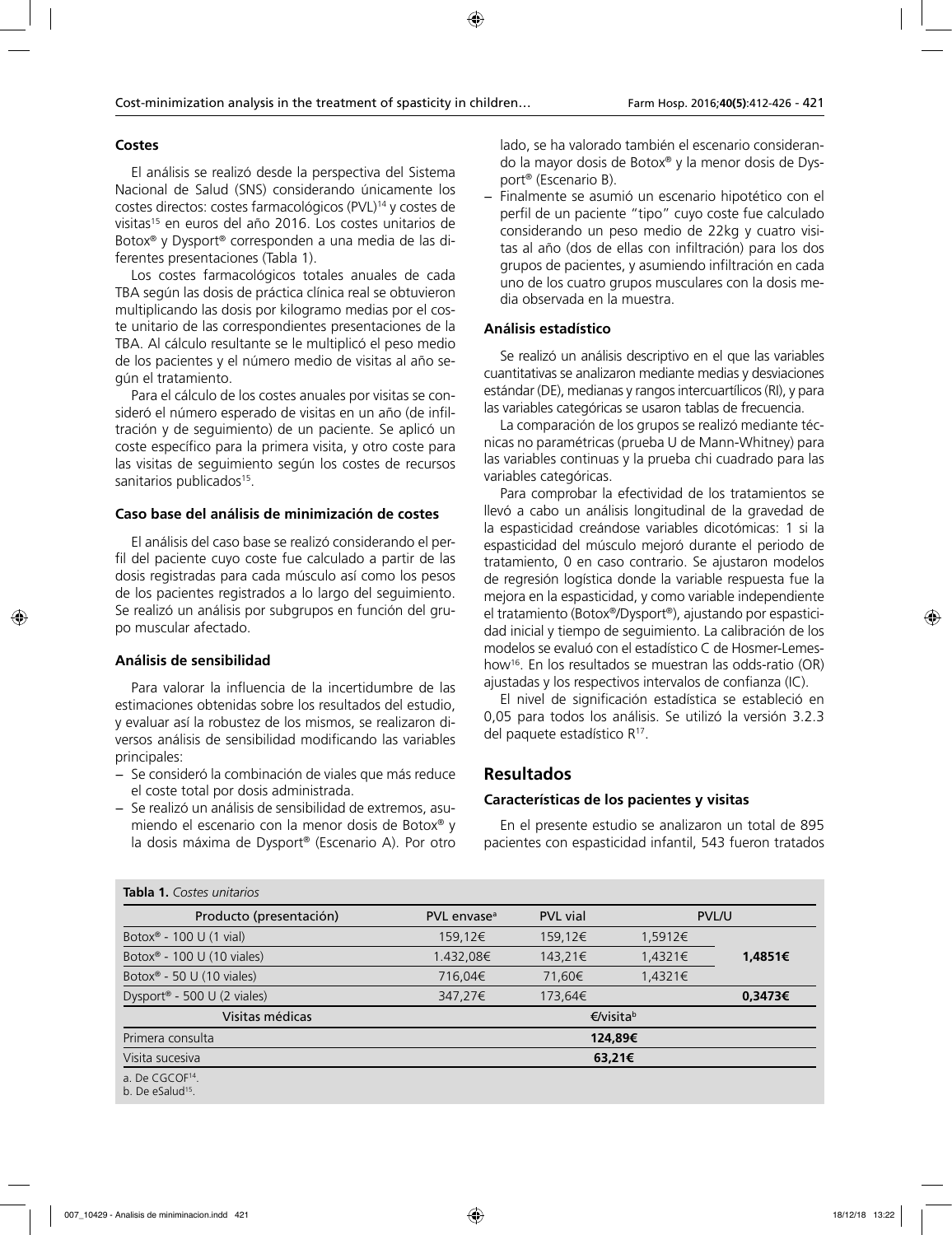únicamente con Botox®, 292 con Dysport® y 60 con ambos tratamientos (en las visitas de infiltración iniciales se trataron con Botox® y al final del seguimiento con Dysport®). Las infiltraciones de los pacientes que recibieron ambos tratamientos se distribuyeron en función del mismo. No se observaron diferencias en la media de edad en la primera visita ni en la media del peso (Tabla 2).

En cuanto al tiempo transcurrido entre visitas se observaron diferencias estadísticamente significativas entre los dos grupos de pacientes, siendo los pacientes tratados con Botox® los que acudieron más a menudo a la consulta (p<0,001). Se siguieron observando diferencias en la frecuencia de visitas entre los pacientes tratados con Dysport® y Botox® cuando se consideraron únicamente las visitas con infiltración (p<0,01) (Tabla 2).

No se observaron diferencias en la espasticidad inicial de los pacientes de ambos grupos en ningún músculo, excepto para los tríceps surales (test chi cuadrado, valor p = 0,01). Tampoco se observaron diferencias en la gravedad del pie equino.

### **Efectividad de los tratamientos**

El análisis longitudinal con las medidas inicial y final de espasticidad mostró una tendencia no significativa a favor de Dysport® frente a Botox®. También se observó una tendencia no significativa a favor de Dysport® en el pie equino (Tabla 2).

### **Dosis infiltradas**

Se calcularon las dosis medias infiltradas a los pacientes del estudio para los cuatro músculos analizados y por TBA (Tabla 3). Debemos entender estas dosis medias como dosis administradas en cada infiltración, y no por visita. Para el análisis de costes del caso base resultó conveniente disponer de las dosis medias infiltradas en cada visita en cualquiera de los músculos. En ese caso las medias obtenidas fueron de 5,44 U/kg (2,17) para las infiltraciones con Botox® y de 14,73 U/kg (5,26) para las infiltraciones con Dysport® (Tabla 3).

**Tabla 2.** *Características de la muestra y efectividad del tratamiento*

| <b>lable 2.</b> Calacteristicas de la muestra y electriquad del tratamiento | Botox <sup>®</sup> (N=543) | Dysport <sup>®</sup> (N=292) | Valor p <sup>a</sup> |
|-----------------------------------------------------------------------------|----------------------------|------------------------------|----------------------|
|                                                                             |                            |                              |                      |
| Número de infiltraciones                                                    | 2.023                      | 1.040                        |                      |
| Infiltraciones por paciente                                                 |                            |                              |                      |
| Media (DE)                                                                  | 3,73(3,89)                 | 3,56(3,75)                   |                      |
| Mediana (RI)                                                                | 2,00(1 – 5)                | 2,00(1 – 5)                  | 0,70                 |
| Visitas <sup>b</sup> por paciente                                           |                            |                              |                      |
| Media (DE)                                                                  | 5,94(6,46)                 | 5,20(5,72)                   |                      |
| Mediana (RI)                                                                | 3,00(1 – 9)                | 3,00(1 – 7)                  | 0,81                 |
| Tiempo de seguimiento [meses]                                               |                            |                              |                      |
| Media (DE)                                                                  | 19,06 (25,35)              | 18,60 (26,09)                |                      |
| Mediana (RI)                                                                | $6,54(0 - 31,4)$           | $8,90(0 - 24,1)$             | 0,71                 |
| <b>Edad inicial [años]</b>                                                  |                            |                              |                      |
| Media (DE)                                                                  | 5,70(3,98)                 | 5,26(3,80)                   |                      |
| Mediana (RI)                                                                | $4,67(2,5-8,4)$            | $4,09(2,4-7,6)$              | 0,11                 |
| Peso [kg]                                                                   |                            |                              |                      |
| Media (DE)                                                                  | 22,03 (12,54)              | 21,32 (11,11)                |                      |
| Mediana (RI)                                                                | $19,00(12,5 - 28,2)$       | $18,00(12,8 - 27,0)$         | 0,76                 |
| Tiempo entre visitas sucesivas <sup>b</sup> [meses]                         |                            |                              |                      |
| Media (DE)                                                                  | 3,90(4,07)                 | 4,63(5,50)                   |                      |
| Mediana (RI)                                                                | $3,02(2,1-4,6)$            | $3,48(2,5-5,4)$              | $<$ 0,001            |
| Tiempo entre visitas de infiltración [meses]                                |                            |                              |                      |
| Media (DE)                                                                  | 6,25(4,12)                 | 6,81(6,55)                   |                      |
| Mediana (RI)                                                                | $5,52(4,4-6,7)$            | $5,75(4,7-6,9)$              | < 0,01               |
| Efectividad del tratamiento [OR (IC 95%)] <sup>c</sup>                      |                            |                              |                      |
| Pronadores redondos                                                         | 1,0 (referencia)           | $2,66(0,51 - 14,02)$         |                      |
| Aductores                                                                   | 1,0 (referencia)           | $1,61(0,77 - 3,37)$          |                      |
| Semitendinosos                                                              | 1,0 (referencia)           | $1,56(0,68 - 3,59)$          |                      |
| Tríceps surales                                                             | 1,0 (referencia)           | $1,20(0,68 - 2,14)$          |                      |
| Pie equino                                                                  | 1,0 (referencia)           | $1,21(0,74-1,98)$            |                      |

a. Prueba U de Mann-Whitney entre los grupos Botox® y Dysport®.

b. Visitas de control y visitas con infiltración.

c. OR ajustadas por tiempo de seguimiento y gravedad de la espasticidad inicial.

 $RI =$  rango intercuartílico;  $DE =$  desviación estándar;  $OR =$  odds ratio;  $IC =$  intervalo de confianza.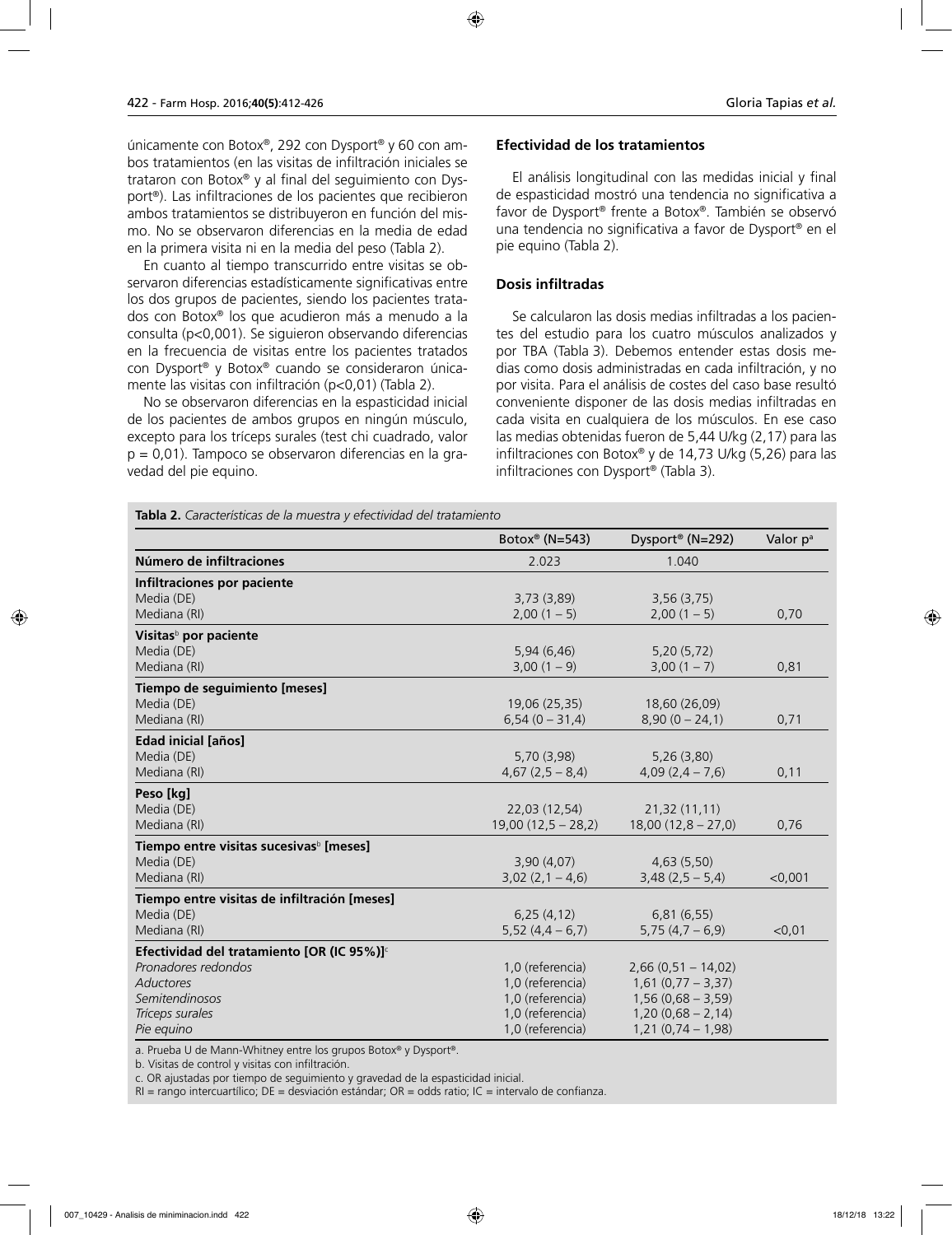# **Costes**

El coste farmacológico medio por paciente y año fue de 480,00€ para Botox® y de 287,36€ para Dysport®, lo que supone un ahorro anual a favor de Dysport® de 192,64€ en el coste farmacológico, en el supuesto que no se desaprovecha ninguna fracción de los viales de TBA (Tabla 3). El coste anual por visitas de un paciente fue de 359,56€ para Botox® y de 343,87€ para Dysport®. El coste directo anual total que se obtuvo fue de 839,56€ para Botox® y de 631,23€ para Dysport®, lo que supone una diferencia de 208,34€ al año a favor del tratamiento con Dysport® (Figura 2).

El análisis estratificado por grupo muscular reveló que el ahorro farmacológico anual se mantiene a favor de Dysport® para los cuatro músculos: desde 58,03€ en el caso de infiltraciones en los pronadores redondos, hasta 164,15€ si los músculos infiltrados fuesen los tríceps surales (Tabla 3). Este resultado muestra que el tratamiento para cualquier combinación de los cuatro grupos musculares siempre será más económico con Dysport®.

# **Análisis de sensibilidad**

Si se tiene en cuenta que la parte no infiltrada del contenido de los viales se desecha, el ahorro anual farmacológico a favor de Dysport® sería de 59,60€ (Tabla 3). Al tener en cuenta tanto el coste farmacológico como el coste del seguimiento de paciente, el ahorro anual seguiría siendo a favor de Dysport® en 75,29€.

En el análisis del escenario A (favorable a Botox®) se obtuvo un ahorro farmacológico potencial de 158,29€

| Tabla 3. Análisis principal y de sensibilidad   |                    |                               |                                            |  |
|-------------------------------------------------|--------------------|-------------------------------|--------------------------------------------|--|
|                                                 |                    | Dosis media infiltrada (U/kg) | ∆ Coste farmacológico<br>(Botox®-Dysport®) |  |
|                                                 | Botox <sup>®</sup> | Dysport <sup>®</sup>          |                                            |  |
| Análisis principal                              | 5,44               | 14,73                         | 192,64 €                                   |  |
| Análisis por músculos                           |                    |                               |                                            |  |
| Pronadores redondos                             | 1,51               | 3,86                          | 58,03 €                                    |  |
| Semitendinosos                                  | 2,23               | 5,00                          | 98.94 €                                    |  |
| Aductores                                       | 2,68               | 6,60                          | 107,96 €                                   |  |
| Tríceps surales                                 | 4,32               | 11,13                         | 164,15 €                                   |  |
| Análisis de sensibilidad                        |                    |                               |                                            |  |
| Análisis por vial                               | 5,44               | 14,73                         | 59,60 €                                    |  |
| Paciente tipo <sup>a</sup>                      | 10,73              | 26,58                         | 295,15 €                                   |  |
| Escenario A (favorable a Botox®)                | 5,18               | 15,33                         | 158,29€                                    |  |
| Escenario B (favorable a Dysport <sup>®</sup> ) | 5,70               | 14,13                         | 227,60 €                                   |  |

a. Para el paciente tipo se asumió que recibe infiltraciones en los cuatro grupos musculares.



**Figura 2.** *Costes anuales por paciente real y paciente "tipo".*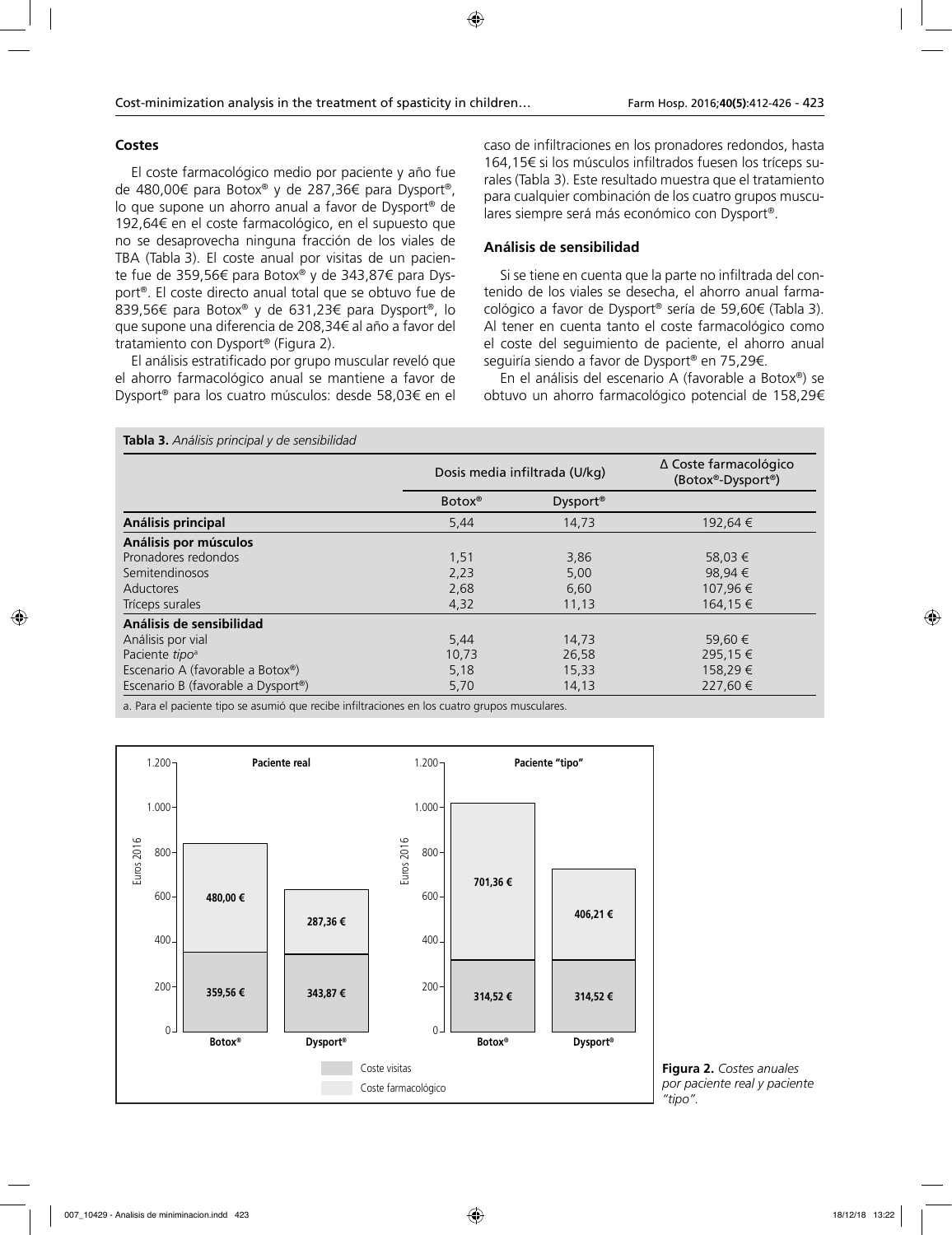por paciente y año a favor de Dysport®. En el escenario B (favorable a Dysport®) el ahorro farmacológico se elevó hasta 227,60€ por paciente y año a favor de Dysport® (Tabla 3). En vista que los resultados en ambos escenarios no cambian las conclusiones del análisis principal, no fue necesario realizar un análisis de sensibilidad probabilístico.

Finalmente, si se considera el perfil de paciente "tipo", el ahorro potencial farmacológico con Dysport® sería de 295,15€ por paciente y año (Tabla 3 y Figura 2) y el coste directo anual sería 1.015,88€ para Botox® y de 720,73€ para Dysport®.

# **Discusión**

Este estudio ha utilizado registros de pacientes en la vida real, tratados de espasticidad infantil en el Servicio de Neuropediatría de un hospital español de primer nivel, para realizar un análisis de minimización de costes desde la perspectiva del SNS. Se ha estimado que el ahorro potencial por paciente y año que se puede alcanzar sería de 208,34€, si el tratamiento de la espasticidad infantil se llevase a cabo en su totalidad con Dysport® en lugar de tratar con Botox®. Además, se ha mostrado que el tratamiento con Dysport® de la espasticidad de cualquier combinación de los grupos musculares estudiados supondría un ahorro para el pagador. Los análisis de sensibilidad han mostrado que, aun variando los parámetros de entrada del análisis, la diferencia en costes seguiría siendo favorable a Dysport®.

Tapias *et al.* realizaron un análisis de impacto presupuestario basado en datos de prevalencia extrapolados con un horizonte temporal de 3 años (2012-2014) para analizar la repercusión en el presupuesto del SNS de un incremento en la utilización de Dysport® frente a Botox® y Xeomin®11. Sin embargo, esta evaluación se realizó asumiendo la posología recomendada para cada indicación según ficha técnica de los productos. En otro estudio, los autores estimaron el coste del tratamiento por paciente con TBA en las indicaciones que presentan en común los tres medicamentos disponibles en España12. Para la espasticidad infantil, para la que sólo están indicados Botox® y Dysport®, los autores concluyeron que el uso de Botox® supondría un ahorro anual por paciente del 10%-40% basándose en las dosis infiltradas recomendadas en las fichas técnicas<sup>12</sup>. El presente estudio, con dosis observadas en práctica clínica real, muestra que tales ahorros no los proporcionaría el uso de Botox®, sino el de Dysport®, alcanzando ahorros por paciente y año del 40% en el coste farmacológico, y del 25% en los costes directos totales por paciente y año. En el escenario de no aprovechamiento del vial, los ahorros se reducen –debido a la mayor diversidad en las presentaciones de Botox®– pero siguen siendo a favor del uso de Dysport®: 11% de ahorro en el coste farmacológico por paciente y año; 8% de ahorro en los costes directos totales por paciente y año. Tales resultados ponen de manifiesto la utilidad que supone disponer de información real del tratamiento en práctica clínica, ya que las dosis recomendadas en fichas técnicas distan notablemente de las realmente administradas en la práctica clínica habitual. Así pues, dentro del paradigma clínico habitual en la clínica asistencial, las dosis aplicadas en cada músculo inicialmente fueron las recomendadas en las guías y consensos. La siguiente dosis aplicada en cada musculo se ajustó en función del resultado observado en la infiltración anterior y de si hubo o no efectos adversos, siempre sin exceder las dosis totales recomendadas<sup>1,3</sup>.

Hay diversos estudios en los que se muestra que ambos tratamientos son muy similares en efectividad y seguridad18-23 siempre que se administren de manera apropiada23-26. Ahora bien, debido a que la concentración de TBA no es la misma en ambas presentaciones $27$ , las toxinas no son comparables. Además, las técnicas de dilución e inyección alteran aún más estas desigualdades. Las dosis también varían considerablemente dependiendo de la preparación particular utilizada, el músculo inyectado, la gravedad de la enfermedad, y la duración del tratamiento<sup>28</sup>.

La principal aportación del presente estudio es que la fuente de datos es un registro real de pacientes españoles con espasticidad infantil. Por tanto, los resultados corresponden a la práctica clínica real del tratamiento de la espasticidad con TBA.

El análisis de costes realizado presenta limitaciones. Una de ellas es la falta de validez externa de los resultados. Precisamente por el hecho que los pacientes corresponden a aquellos que han sido tratados y seguidos en el Servicio de Neuropediatría de un único centro, estos pueden no ser representativos de la población infantil afectada por espasticidad. Para superar esta limitación es necesario realizar estudios controlados más amplios (multicéntricos internacionales). Sin embargo, tanto los supuestos conservadores, como todos los análisis de sensibilidad realizados señalan que la utilización de Dysport® es beneficiosa al SNS a igualdad de efectividad.

Otra limitación es consecuencia del propio protocolo de tratamiento de la espasticidad con TBA. Las dosis administradas dependen no sólo de la gravedad de la espasticidad, sino también de la evolución de la misma y de las dosis administradas anteriormente. Aunque no se han observado diferencias en la efectividad durante todo el periodo de seguimiento, podría ser que la espasticidad presentara diferentes patrones de evolución desde el primer al último registro. Un análisis longitudinal más profundo, en el que se tuviesen en cuenta todas las medidas de espasticidad, sería conveniente para describir los diferentes perfiles de evolución de la gravedad de la espasticidad y de las dosis de TBA administradas.

Si bien el diseño retrospectivo pudiera implicar un riesgo de selección de uno u otro producto, las indicaciones del tratamiento y la elección de la toxina botulínica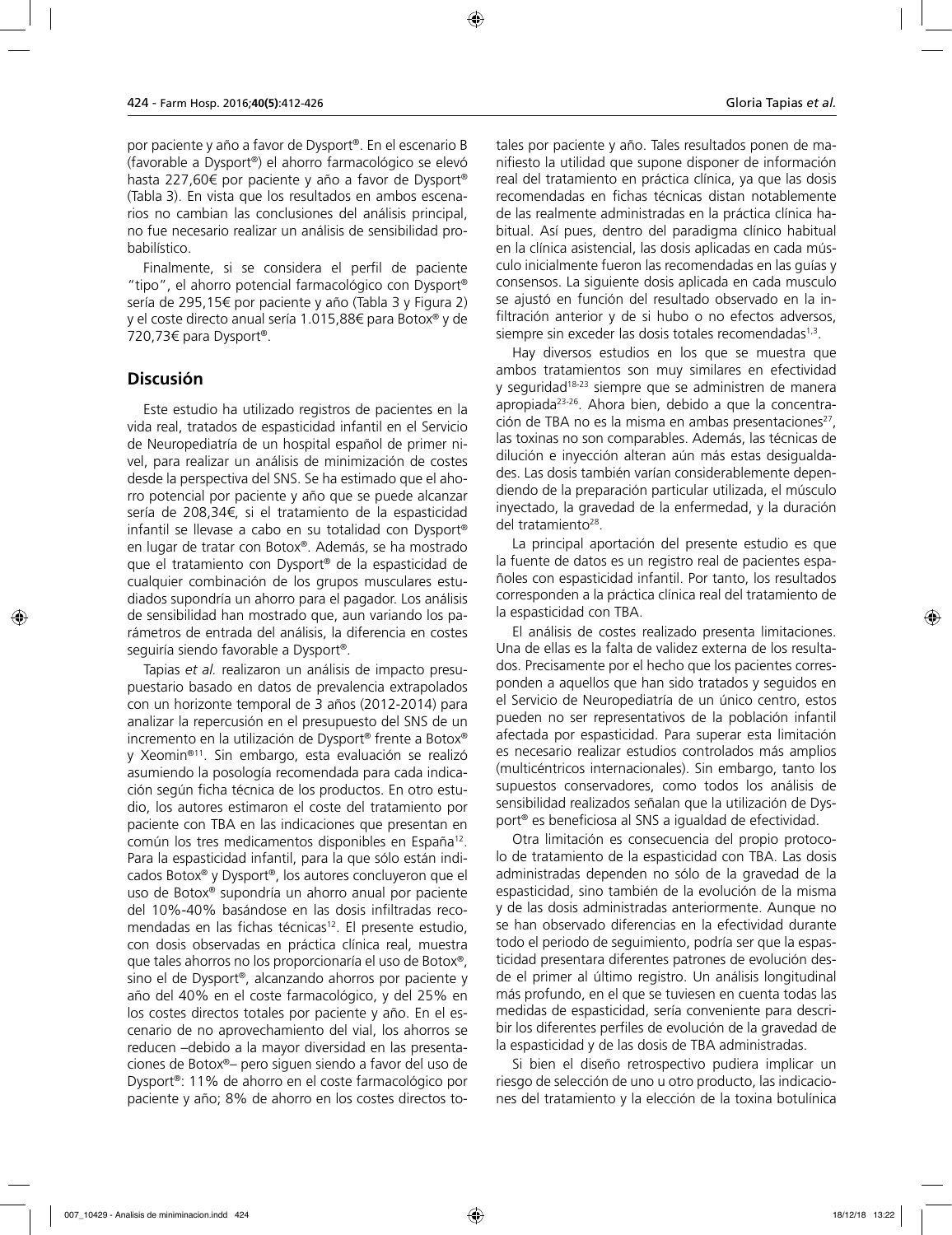han sido las mismas para ambos productos comerciales para cualquier indicación de espasticidad, sin preferencia por una u otra por razones de gravedad de espasticidad o de localización de la misma. El mayor número de casos tratados con Botox® se debe a que se comercializó en España años antes que Dysport®. Pensamos que el gran número de infiltraciones de uno y otro producto disminuye el peso del posible sesgo que, de haberlo, sería involuntario.

Vale la pena clarificar que no se tuvo en cuenta medicación concomitante puesto que muy pocos pacientes recibieron medicación oral antiespástica. En la infancia se emplean sólo en tetraplejias espásticas graves, a dosis bajas, ya que produce habitualmente efectos adversos –especialmente sedación– que limitan la escalada de dosis. Por este motivo no se registró este dato que no modifica el análisis.

Una cuarta limitación que presentan los datos es la escala de gravedad espástica registrada. La escala de Ashworth se puede utilizar como una medida de nivel ordinal de la resistencia al movimiento pasivo, pero presenta ciertas limitaciones como escala de medida de la espasticidad<sup>29</sup>. Como se apunta en el estudio de Bakheit *et al.*30, por regla general, los clínicos están destinados a evaluar la efectividad del tratamiento con escalas del nivel de deterioro, y las medidas de respuesta funcional raramente se utilizan en la práctica clínica. Concluye que debe fomentarse el uso de esas medidas para evaluar si la reducción del tono muscular se traduce en un beneficio funcional para los pacientes y sus cuidadores<sup>30</sup>.

Una quinta limitación podría surgir por el hecho de haber asumido que no hay pérdida de TBA durante las sesiones de tratamiento. Debido a la variabilidad en las dosis y a que las presentaciones de TBA están fijadas, aunque haya disponibilidad de varias presentaciones, es lógico pensar que hay que desechar parte del contenido del vial. Además, la TBA sólo debe utilizarse para el tratamiento de un solo paciente, durante una sola sesión, y cualquier cantidad de producto restante no utilizado debe ser inactivado<sup>8,9</sup>. Para poder tener en cuenta la posible merma de TBA durante la práctica clínica se deberían tener registrados los viales que se han utilizado durante el periodo de estudio, pero no se dispone de esa información. Para superar esta limitación, se ha llevado a cabo un análisis en el escenario de merma de TBA.

Este estudio proporciona los primeros datos de la práctica clínica real en los patrones de tratamiento y consumo de recursos en pacientes con espasticidad infantil en un centro de España. Se ha mostrado que el coste del tratamiento con Dysport® por paciente y año resulta más económico. El ahorro potencial en el coste farmacológico anual es de aproximadamente 193€ por paciente. Los resultados pertenecen a las dosis en práctica clínica de un centro hospitalario y en pacientes pediátricos, por lo tanto deben tomarse con cautela en posibles extrapolaciones al conjunto de la población. Es necesario realizar

estudios controlados más amplios para comparar la efectividad de los diferentes tratamientos con TBA y otros tratamientos focales, con especial atención a la evaluación individual, los beneficios funcionales, así como su duración, posibles co-tratamientos y post-tratamientos, los efectos secundarios y el coste-efectividad.

# **Contribución de los autores**

Gloria Tapias desarrolló la idea del proyecto que incluye este estudio. El Dr. Pascual-Pascual facilitó el registro de los datos anonimizado que posibilitó el análisis de las dosis. Carlos Crespo, Maribel Cuesta y Carles Forné realizaron el análisis estadístico y de costes. La Dra. García-Romero participó en la redacción del manuscrito. Todos los autores leyeron y aprobaron la versión final del manuscrito.

# **Financiación**

Este estudio ha sido financiado por Ipsen Pharma.

# **Agradecimientos**

Los autores agradecen a Gemma Lairisa, Lina Ruiz y Eduardo Belenguer de Ipsen Pharma su contribución en la revisión del manuscrito.

# **Conflicto de intereses**

El Dr. Pascual-Pascual ha recibido honorarios de Allergan y de Ipsen Pharma por conferencias y cursos de formación. La Dra. García-Romero declara no tener conflicto de interés en relación con este artículo. Gloria Tapias trabaja para Ipsen Pharma que es la empresa promotora del estudio. Carles Forné y Maribel Cuesta trabajan para la consultora Oblikue Consulting, que recibió una subvención de Ipsen Pharma para la realización del estudio. Carlos Crespo trabajó en Oblikue Consulting en el momento de ejecución del análisis estadístico y de costes.

# **Referencias**

- 1. Pascual-Pascual SI, Herrera-Galante A, Póo P, García-Aymerich V, Aguilar-Barberà M, Bori-Fortuny I, *et al.* Guía terapéutica de la espasticidad infantil con toxina botulínica. Rev Neurol. 2007;44(5):303-9.
- 2. Merello M. Fisiopatología, clínica y tratamiento de la espasticidad. Arch Neurol Neuroc Neuropsiq. 2008;7(2):29–62.
- 3. Heinen F, Desloovere K, Schroeder AS, Berweck S, Borggraefe I, van Campenhout A, *et al.* The updated European Consensus 2009 on the use of Botulinum toxin for children with cerebral palsy. Eur J Paediatr Neurol. 2010;14(1):45-66.
- 4. Strobl W, Theologis T, Brunner R, Kocer S, Viehweger E, Pascual-Pascual I, *et al.* Best clinical practice in botulinum toxin treatment for children with cerebral palsy. Toxins (Basel). 2015;7(5):1629-48.
- 5. Rosales RL, Chua-Yap AS. Evidence-based systematic review on the efficacy and safety of botulinum toxin-A therapy in post-stroke spasticity. J Neural Transm. 2008;115(4):617-23